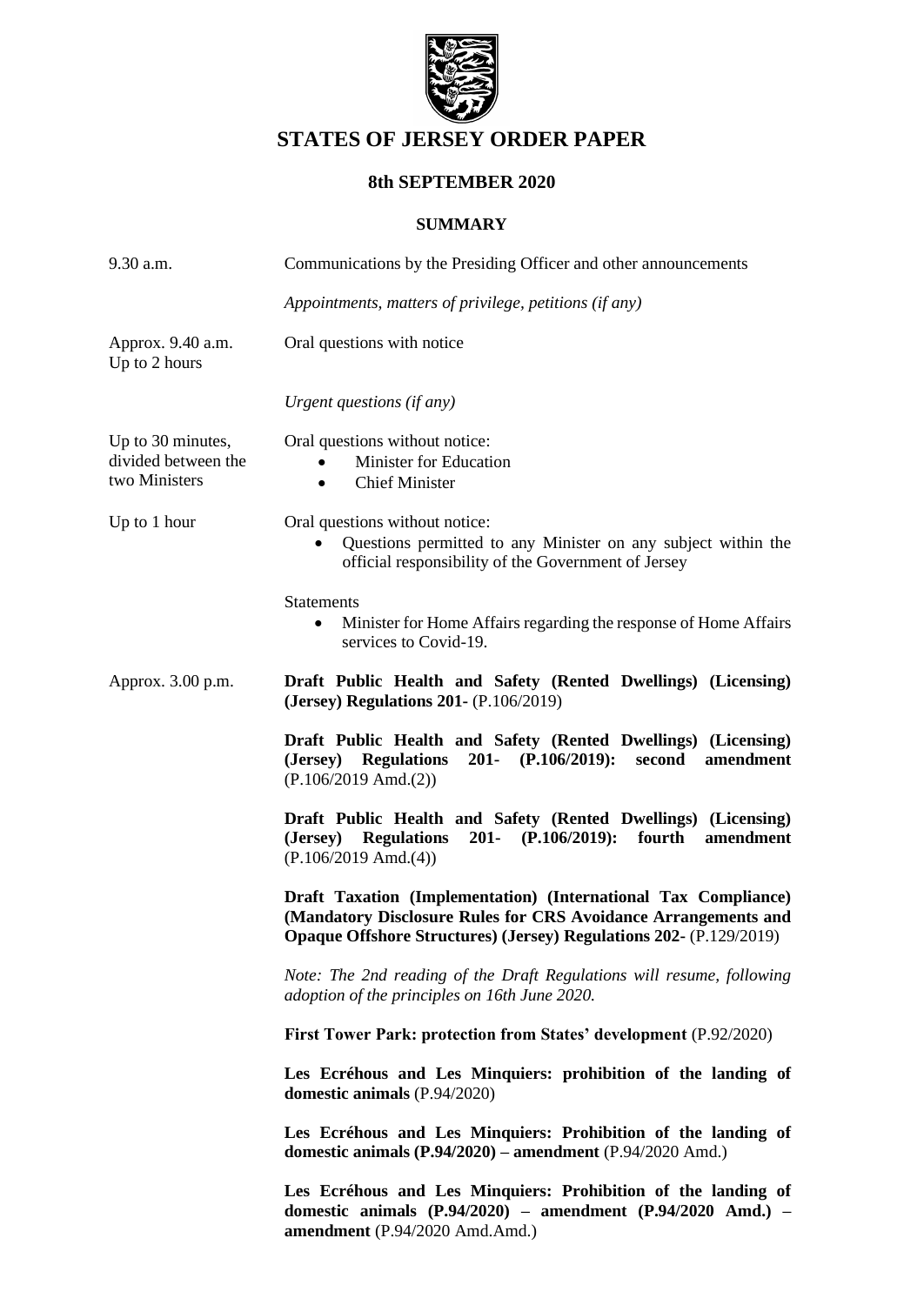

**[Draft Community Costs Bonus \(Jersey\) Regulations 202-](https://statesassembly.gov.je/AssemblyPropositions/2020/P.95-2020.pdf)** (P.95/2020)

**Draft Covid-19 (Social Security – [Reduction of Contribution Rates\)](https://statesassembly.gov.je/AssemblyPropositions/2020/P.96-2020.pdf)  [\(Jersey\) Regulations 202-](https://statesassembly.gov.je/AssemblyPropositions/2020/P.96-2020.pdf)** (P.96/2020)

**Draft Covid-19 (Social Security – [Reduction of Contribution Rates\)](https://statesassembly.gov.je/AssemblyPropositions/2020/P.96-2020%20Amd.pdf)  [\(Jersey\) Regulations 202-](https://statesassembly.gov.je/AssemblyPropositions/2020/P.96-2020%20Amd.pdf) (P.96/2020): amendment** (P.96/2020 Amd.)

**CI Lottery - [Allocation of 2018 balance](https://statesassembly.gov.je/AssemblyPropositions/2020/P.99-2020.pdf)** (P.99/2020)

**[Minimum wage increase and productivity support](https://statesassembly.gov.je/AssemblyPropositions/2020/P.100-2020.pdf)** (P.100/2020)

**[Millbrook Playing Fields and adjacent agricultural fields to the north:](https://statesassembly.gov.je/AssemblyPropositions/2020/P.102-2020.pdf)  [Protection from development](https://statesassembly.gov.je/AssemblyPropositions/2020/P.102-2020.pdf)** (P.102/2020)

**Draft Covid-19 (Amendments – [Extension, Suspension and Repeal\)](https://statesassembly.gov.je/AssemblyPropositions/2020/P.103-2020.pdf)  [\(Jersey\) Regulations 202-](https://statesassembly.gov.je/AssemblyPropositions/2020/P.103-2020.pdf)** (P.103/2020)

*Note: Notice has been given of the intention to propose that the minimum lodging period be reduced so that the proposition can be debated.*

**Draft Covid-19 (Amendments – [Extension, Suspension and Repeal\)](https://statesassembly.gov.je/AssemblyPropositions/2020/P.103-2020%20Amd.pdf)  (Jersey) Regulations 202- [\(P.103/2020\): amendment](https://statesassembly.gov.je/AssemblyPropositions/2020/P.103-2020%20Amd.pdf)** (P.103/2020 Amd.)

**[Draft Covid-19 \(Enabling Provisions\) \(Amendment\) \(Jersey\) Law 202-](https://statesassembly.gov.je/AssemblyPropositions/2020/P.104-2020.pdf)** [\(P.104/2020\)](https://statesassembly.gov.je/AssemblyPropositions/2020/P.104-2020.pdf) 

*Note: Notice has been given of the intention to propose that the minimum lodging period be reduced so that the proposition can be debated.*

Arrangement of public business at subsequent meetings

*Lunch adjournment likely around 12.45 p.m., until 2.15 p.m. If business is not completed by around 5.30 p.m. the Assembly usually adjourns for the evening and will resume its meeting at 9.30 a.m. on Wednesday 9th and Thursday 10th September 2020 if necessary.*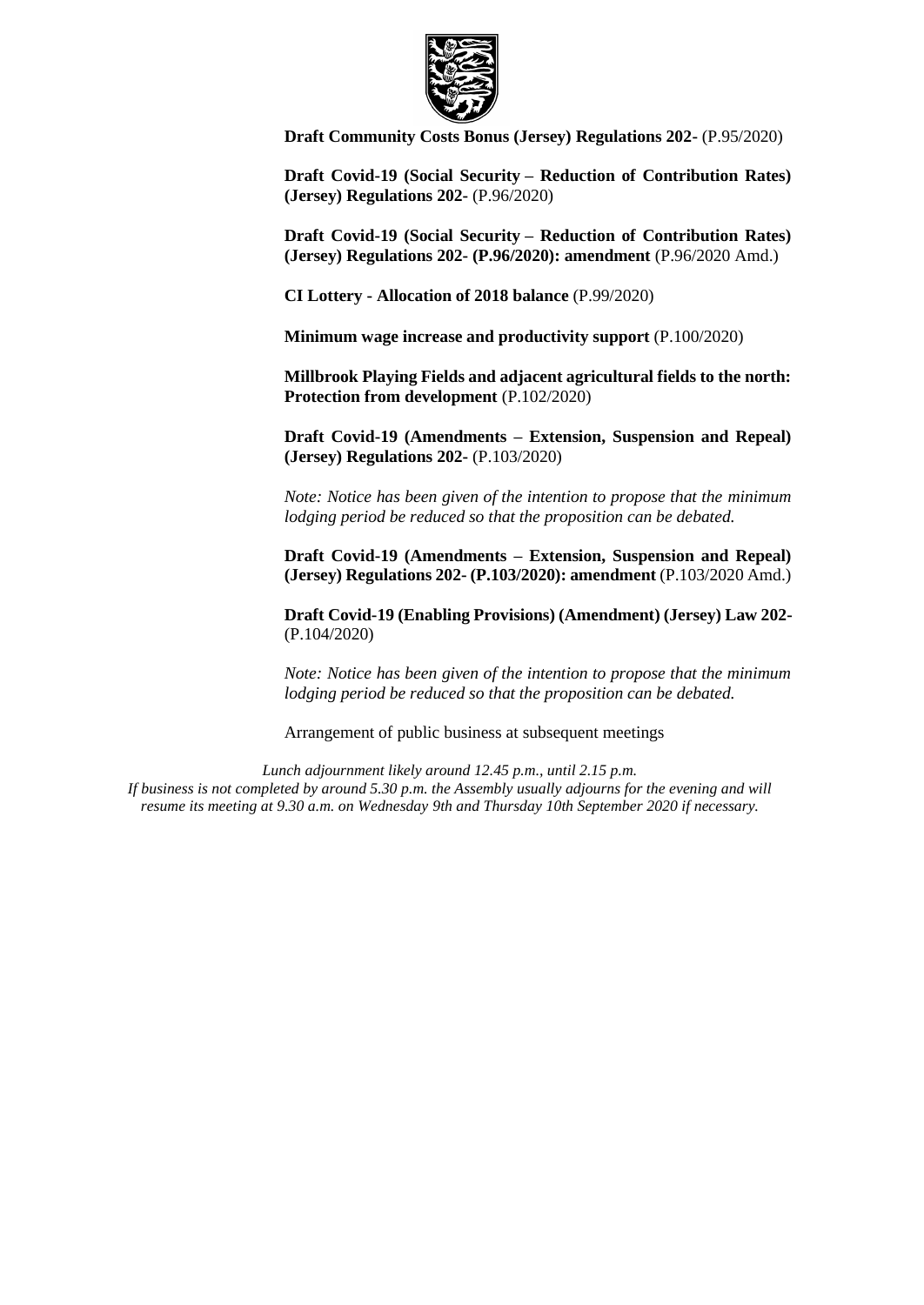

## **STATES OF JERSEY ORDER PAPER**

### **8th SEPTEMBER 2020**

### **A. COMMUNICATIONS BY THE PRESIDING OFFICER**

### **B. TABLING OF SUBORDINATE ENACTMENTS**

*(Explanatory note attached)*

| States of Jersey (Transfer of Responsibilities and Functions) (Competition,<br>Unregistered Rights and Trade Marks) (Jersey) Order 2020.<br>Chief Minister.                                                     | R&O.93/2020.  |
|-----------------------------------------------------------------------------------------------------------------------------------------------------------------------------------------------------------------|---------------|
| States of Jersey (Transfer of Responsibilities and Functions) (Patents and<br>Registered Designs) (Jersey) Order 2020.<br>Chief Minister.                                                                       | R&O.94/2020.  |
| Covid-19 (Workplace – Fifth Extension) (Jersey) Order 2020.<br>Minister for Health and Social Services.                                                                                                         | R&O.101/2020. |
| Charities (Appeals – Reasons and Time Limits) (Jersey) Order 2020.<br>Minister for External Relations.                                                                                                          | R&O.102/2020. |
| Covid-19 (Workplace - Sixth Extension) (Jersey) Order 2020.<br>Minister for Health and Social Services.                                                                                                         | R&O.103/2020. |
| Road Traffic (St. Brelade) (Amendment No. 20) (Jersey) Order 2020.<br>Minister for Infrastructure.                                                                                                              | R&O.104/2020. |
| Road Traffic (Public Parking Places) (Amendment No. 16) (Jersey) Order<br>2020.<br>Minister for Infrastructure.                                                                                                 | R&O.105/2020. |
| Motor Vehicles (Wearing of Seat Belts by Children) (Jersey) Order 2020.<br>Minister for Infrastructure.                                                                                                         | R&O.106/2020. |
| Covid-19 (Workplace – Seventh Extension) (Jersey) Order 2020.<br>Minister for Health and Social Services.                                                                                                       | R&O.107/2020. |
| Sea Fisheries (Spider Crabs – Restrictions on Fishing) (Amendment) (Jersey)<br>Order 2020.<br>Assistant Minister Deputy G.C.U. Guida of St. Lawrence, for and on behalf of<br>the Minister for the Environment. | R&O.108/2020. |
| Comptroller and Auditor General (Board of Governance) (Amendment)<br>(Jersey) Order 2020.<br>Chief Minister.                                                                                                    | R&O.109/2020. |
| Covid-19 (Workplace – Eighth Extension) (Jersey) Order 2020.<br>Minister for Health and Social Services.                                                                                                        | R&O.110/2020. |

### **C. DOCUMENTS PRESENTED**

[Draft Community Costs Bonus \(Jersey\) Regulations 202-: comments.](https://statesassembly.gov.je/AssemblyPropositions/2020/P.95-2020Com.pdf) Presented: 1st September 2020, *[Corporate Services Scrutiny Panel.](https://statesassembly.gov.je/AssemblyPropositions/2020/P.95-2020Com.pdf)* [P.95/2020.](https://statesassembly.gov.je/AssemblyPropositions/2020/P.95-2020Com.pdf) [Com.](https://statesassembly.gov.je/AssemblyPropositions/2020/P.95-2020Com.pdf)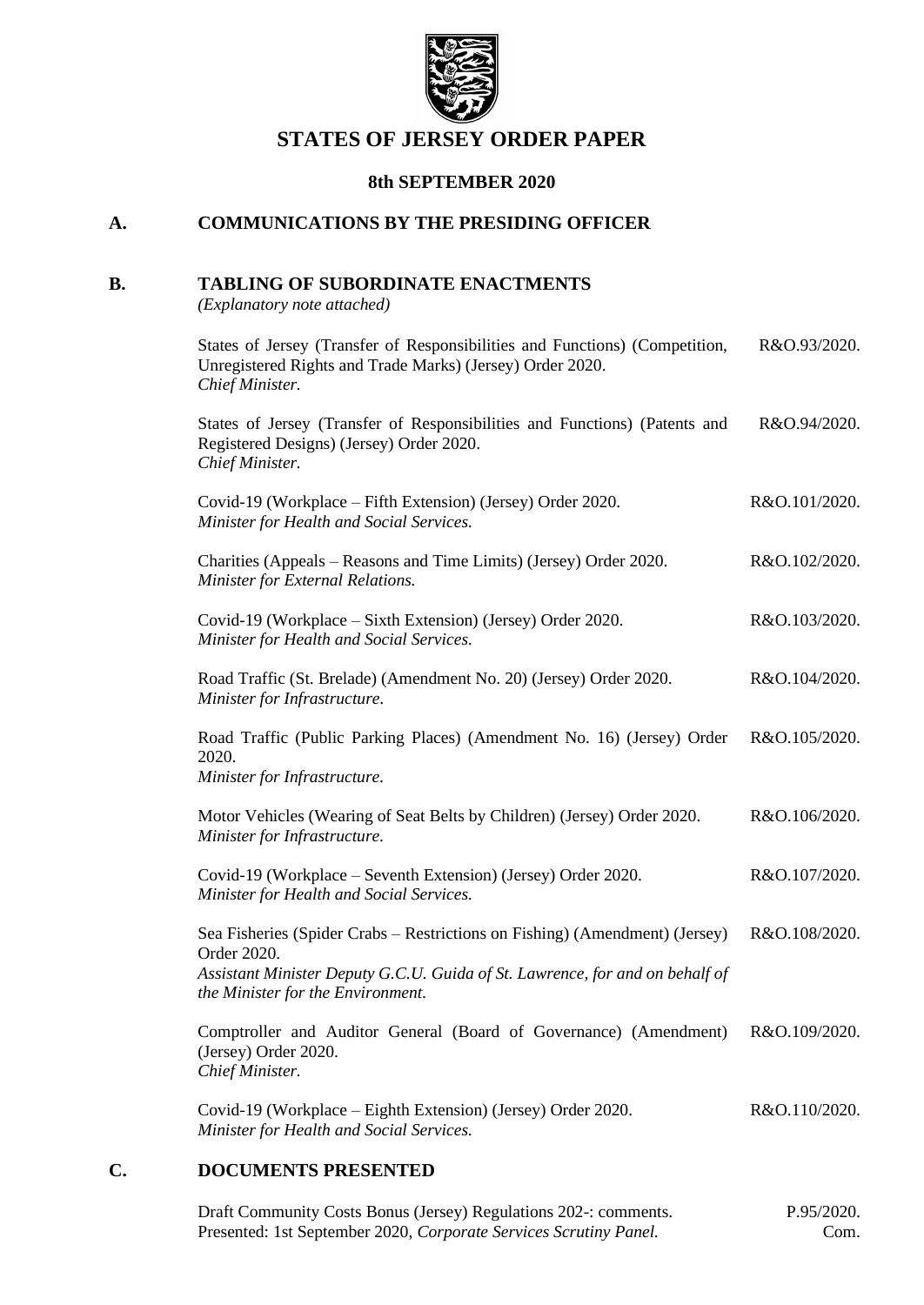

| Use of Enforcement Powers (R.40/2020): Executive response (R.40/2020<br>$Res.$ ) – comments.<br>Presented: 24th August 2020, Public Accounts Committee.                                                                                                | R.40/2020.<br>Res.Com. |
|--------------------------------------------------------------------------------------------------------------------------------------------------------------------------------------------------------------------------------------------------------|------------------------|
| Insurance (R.44/2020): Executive response (R.44/2020 Res.) – comments.<br>Presented: 24th August 2020, Public Accounts Committee.                                                                                                                      | R.44/2020.<br>Res.Com. |
| States of Jersey Development Company (R.56/2020): Executive response.<br>Presented: 29th July 2020, Public Accounts Committee.                                                                                                                         | R.56/2020.<br>Res.     |
| States of Jersey Development Company (R.56/2020): Executive response<br>(R.56/2020 Res.) - comments.<br>Presented: 24th August 2020, Public Accounts Committee.                                                                                        | R.56/2020.<br>Res.Com. |
| Handling and Learning from Complaints (R.67/2020): Executive response.<br>Presented: 27th August 2020, Public Accounts Committee.                                                                                                                      | R.67/2020.<br>Res.     |
| Island-wide Rate Figure for 2020.<br>Presented: 20th July 2020, Comité des Connétables.                                                                                                                                                                | R.74/2020.             |
| Jersey Consumer Council: Annual Report 2019.<br>Presented: 23rd July 2020, Minister for Economic Development, Tourism,<br>Sport and Culture.                                                                                                           | R.75/2020.             |
| Guidance relating to rent and other payments for Landlords and Tenants of<br>Jersey Residential Property during the Covid-19 crisis.<br>Presented: 24th July 2020, Minister for Children and Housing.                                                  | R.76/2020.             |
| States of Jersey Law 2005: delegation of functions – Minister for Children and<br>Housing - Covid-19 (Residential Tenancy) (Temporary Amendment of Law)<br>(Jersey) Regulations 2020.<br>Presented: 24th July 2020, Minister for Children and Housing. | R.77/2020.             |
| Re-appointment of the Chair of the States of Jersey Complaints Panel.<br>Presented: 24th July 2020, Privileges and Procures Committee.                                                                                                                 | R.78/2020.             |
| States of Jersey Police Senior Management Structure: temporary change to<br>Deputy Chief of Police.<br>Presented: 27th July 2020, Minister for Home Affairs.                                                                                           | R.79/2020.             |
| Procedures for Allocations from the Reserve: Ministerial Statement.<br>Presented: 31st July 2020.<br>Minister for Treasury and Resources.                                                                                                              | R.80/2020.             |
| Jersey Financial Services Commission: Appointment of a Commissioner.<br>Presented: 31st July 2020, Minister for External Relations.                                                                                                                    | R.81/2020.             |
| Jersey Independent Prison Monitoring Board (IPMB): Annual Report 2019.<br>Presented: 4th August 2020, Minister for Home Affairs.                                                                                                                       | R.82/2020.             |
| Jersey Competition Regulatory Authority: Chief Executive - Appointment.<br>Presented: 14th August 2020, Minister for Economic Development, Tourism,<br>Sport and Culture.                                                                              | R.83/2020.             |
| Jersey Development Company Limited: Annual Report and Accounts 2019.<br>Presented: 18th August 2020, Minister for Treasury and Resources                                                                                                               | R.84/2020.             |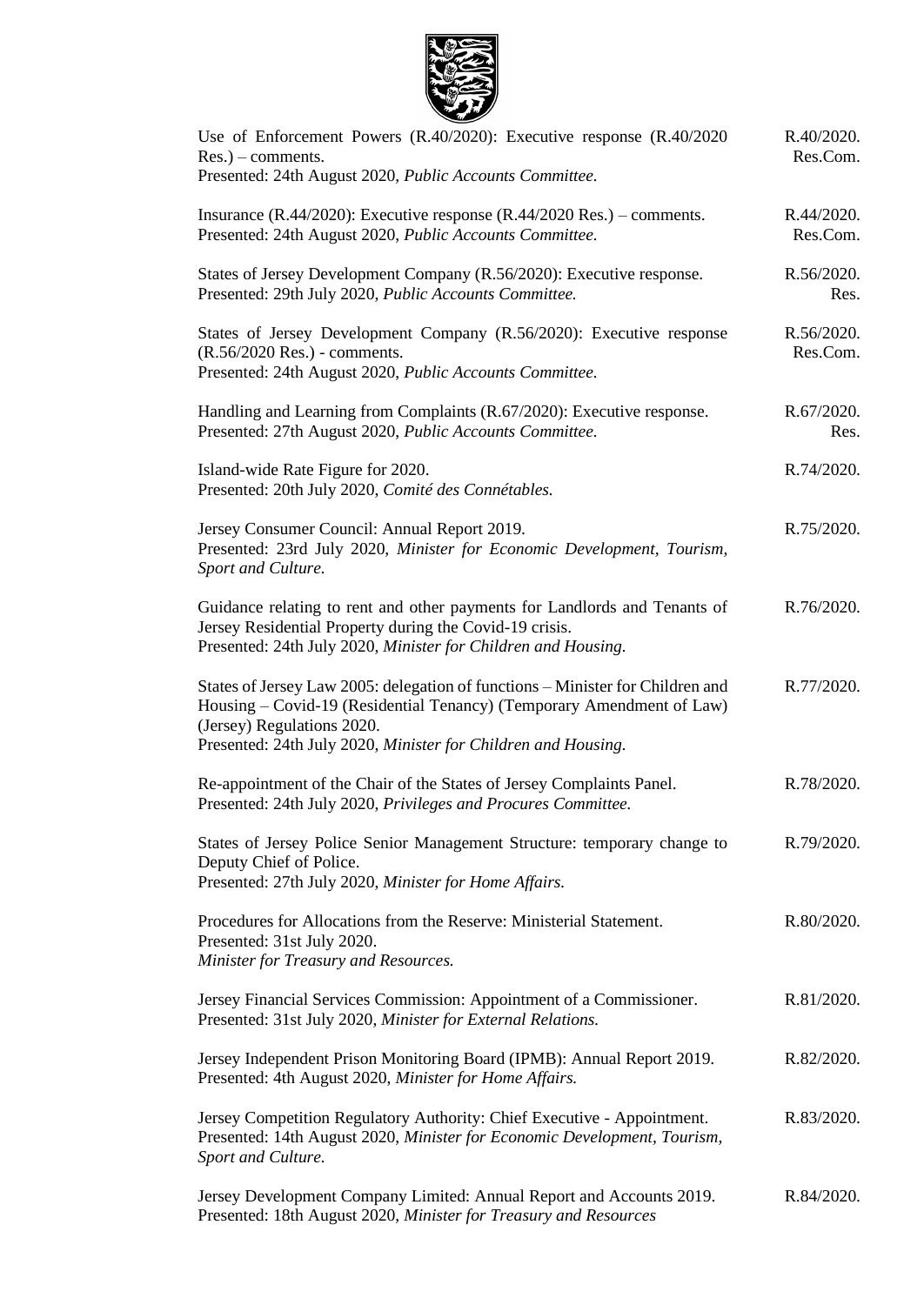

|    | Draft Legislation (Jersey) Law 202-: Consultation.<br>Presented: 19th August 2020, Privileges and Procedures Committee.                                                                            | R.85/2020.                |
|----|----------------------------------------------------------------------------------------------------------------------------------------------------------------------------------------------------|---------------------------|
|    | 'Good Practice Guide' to Annual Reporting<br>Presented: 24th August 2020, Comptroller and Auditor General.                                                                                         | R.86/2020.                |
|    | Land Transactions under Standing Order $168(3) - 4$ Edward Place, St. Helier<br>- Lease.<br>Presented: 25th August 2020, Minister for Infrastructure.                                              | R.87/2020.                |
|    | Finance Law Delegation Report for the six-month period to 30th June 2020.<br>Presented: 28th August 2020, Minister for Treasury and Resources                                                      | R.88/2020.                |
|    | Government Plan 2020-23: Six-month progress review.<br>Presented: 28th August 2020, Council of Ministers                                                                                           | R.89/2020.                |
|    | Director of Civil Aviation - Annual Report 2019.<br>Presented: 2nd September 2020, Minister for External Relations.                                                                                | R.90/2020.                |
|    | States of Jersey Law 2005: delegation of functions - Minister for Children and<br>Housing – appointment of Assistant Ministers<br>Presented:3rd September 2020, Minister for Children and Housing. | R.91/2020.                |
|    | Safer Travel Guidelines Review: Interim Report.<br>Presented: 24th July 2020, Safer Travel Guidelines Review Panel.                                                                                | S.R.2/2020.               |
|    | Teacher Recruitment and Retention.<br>Presented:25th August 2020, Children, Education and Home Affairs Scrutiny<br>Panel.                                                                          | S.R.3/2020.               |
|    | Review of States Annual Report and Accounts 2019.<br>Presented: 24th July 2020, Public Accounts Committee.                                                                                         | P.A.C.2/2020.             |
| D. | <b>NOTIFICATION OF LODGED PROPOSITIONS</b>                                                                                                                                                         |                           |
|    | Draft Public Health and Safety (Rented Dwellings) (Licensing) (Jersey)<br>Regulations 201- (P.106/2019): fourth amendment.<br>Lodged: 28th July 2020, Minister for the Environment.                | P.106/2019.<br>Amd. $(4)$ |
|    | Jersey and the slave trade (P.78/2020): amendment.<br>Lodged: 1st September 2020, Deputy J.H. Perchard of St. Saviour.                                                                             | P.78/2020.<br>Amd.        |
|    | Les Ecréhous and Les Minquiers: prohibition of the landing of domestic<br>animals.<br>Lodged: 22nd July 2020, Connétable of St. Martin.                                                            | P.94/2020.                |
|    |                                                                                                                                                                                                    |                           |

[Les Ecréhous and Les Minquiers: Prohibition of the landing of domestic](https://statesassembly.gov.je/AssemblyPropositions/2020/P.94-2020%20Amd.pdf)  [animals \(P.94/2020\) -](https://statesassembly.gov.je/AssemblyPropositions/2020/P.94-2020%20Amd.pdf) amendment. [Lodged: 21st August 2020,](https://statesassembly.gov.je/AssemblyPropositions/2020/P.94-2020%20Amd.pdf) *Connétable of Grouville.* [P.94/2020.](https://statesassembly.gov.je/AssemblyPropositions/2020/P.94-2020%20Amd.pdf) [Amd.](https://statesassembly.gov.je/AssemblyPropositions/2020/P.94-2020%20Amd.pdf)

[Les Ecréhous and Les Minquiers: Prohibition of the landing of domestic](https://statesassembly.gov.je/AssemblyPropositions/2020/P.94-2020%20AmdAmd.pdf)  animals (P.94/2020) – [amendment \(P.94/2020 Amd.\) –](https://statesassembly.gov.je/AssemblyPropositions/2020/P.94-2020%20AmdAmd.pdf) amendment. [Lodged: 28th August 2020,](https://statesassembly.gov.je/AssemblyPropositions/2020/P.94-2020%20AmdAmd.pdf) *Deputy of St. Martin.* [P.94/2020.](https://statesassembly.gov.je/AssemblyPropositions/2020/P.94-2020%20AmdAmd.pdf) [Amd.Amd.](https://statesassembly.gov.je/AssemblyPropositions/2020/P.94-2020%20AmdAmd.pdf)

[Draft Community Costs Bonus \(Jersey\) Regulations 202-.](https://statesassembly.gov.je/AssemblyPropositions/2020/P.95-2020.pdf) Lodged: 27th July 2020, *[Minister for Social Security.](https://statesassembly.gov.je/AssemblyPropositions/2020/P.95-2020.pdf)* [P.95/2020.](https://statesassembly.gov.je/AssemblyPropositions/2020/P.95-2020.pdf)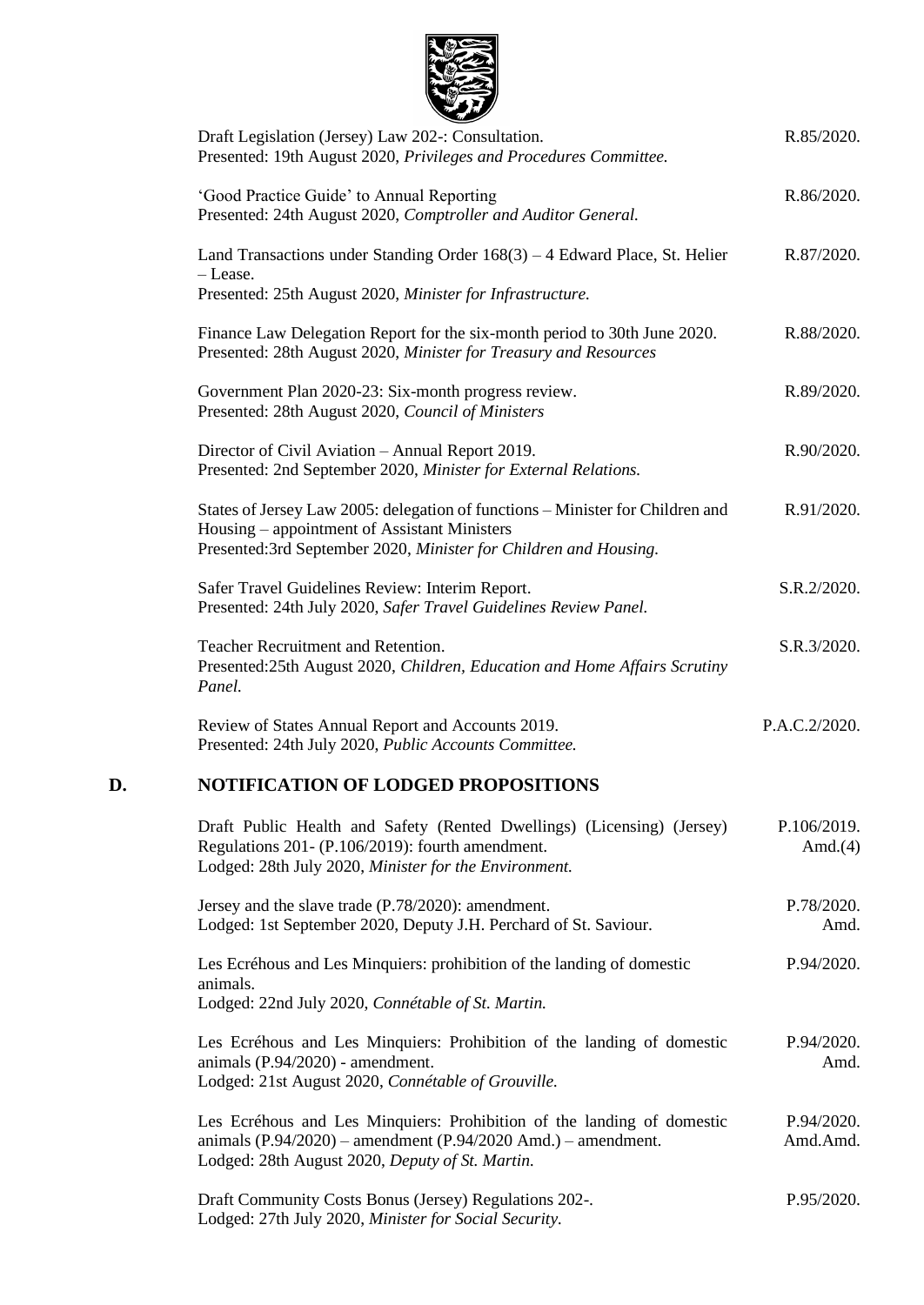

| Draft Covid-19 (Social Security – Reduction of Contribution Rates) (Jersey)<br>Regulations 202-.<br>Lodged: 27th July 2020, Minister for Social Security.                                                 | P.96/2020.          |
|-----------------------------------------------------------------------------------------------------------------------------------------------------------------------------------------------------------|---------------------|
| Draft Covid-19 (Social Security – Reduction of Contribution Rates) (Jersey)<br>Regulations 202- (P.96/2020): amendment.<br>Lodged: 24th August 2020, Minister for Social Security.                        | P.96/2020.<br>Amd.  |
| Deployment and use of Energy Conductive Devices ('Tasers') by the States of<br>Jersey Police.<br>Lodged: 28th July 2020, Minister for Home Affairs                                                        | P.97/2020.          |
| Ministerial Government: Review.<br>Lodged: 28th July 2020, Deputy J.H. Young of St. Brelade                                                                                                               | P.98/2020.          |
| CI Lottery - Allocation of 2018 balance.<br>Lodged: 28th July 2020, Minister for Economic Development, Tourism, Sport<br>and Culture                                                                      | P.99/2020.          |
| Minimum wage increase and productivity support.<br>Lodged: 30th July 2020, Deputy G.P. Southern of St. Helier.                                                                                            | P.100/2020.         |
| Foreshore: policy for alleged encroachment payments.<br>Lodged: 4th August 2020, Deputy of Grouville.                                                                                                     | P.101/2020.         |
| Millbrook Playing Fields and adjacent agricultural fields to the north:<br>Protection from development.<br>Lodged: 7th August 2020, Connétable of St. Lawrence                                            | P.102/2020.         |
| Draft Covid-19 (Amendments – Extension, Suspension and Repeal) (Jersey)<br>Regulations 202-.<br>Lodged: 11th August 2020, Minister for Health and Social Services                                         | P.103/2020.         |
| Draft Covid-19 (Amendments – Extension, Suspension and Repeal) (Jersey)<br>Regulations 202- (P.103/2020): amendment.<br>Lodged: 24th August 2020, Children, Education and Home Affairs Scrutiny<br>Panel. | P.103/2020.<br>Amd. |
| Draft Covid-19 (Enabling Provisions) (Amendment) (Jersey) Law 202-.<br>Lodged: 11th August 2020, Minister for Health and Social Services.                                                                 | P.104/2020.         |
| Drinks Promotions.<br>Lodged: 20th August 2020, Deputy L.B.E. Ash of St. Clement.                                                                                                                         | P.105/2020.         |
| States meetings in 2021: move to a three-week cycle.<br>Lodged: 24th August 2020, Privileges and Procedures Committee.                                                                                    | P.106/2020.         |
| Bus Service: revised ticket and fares policy.<br>Lodged: 28th August 2020, Deputy M. Tadier of St. Brelade.                                                                                               | P.107/2020.         |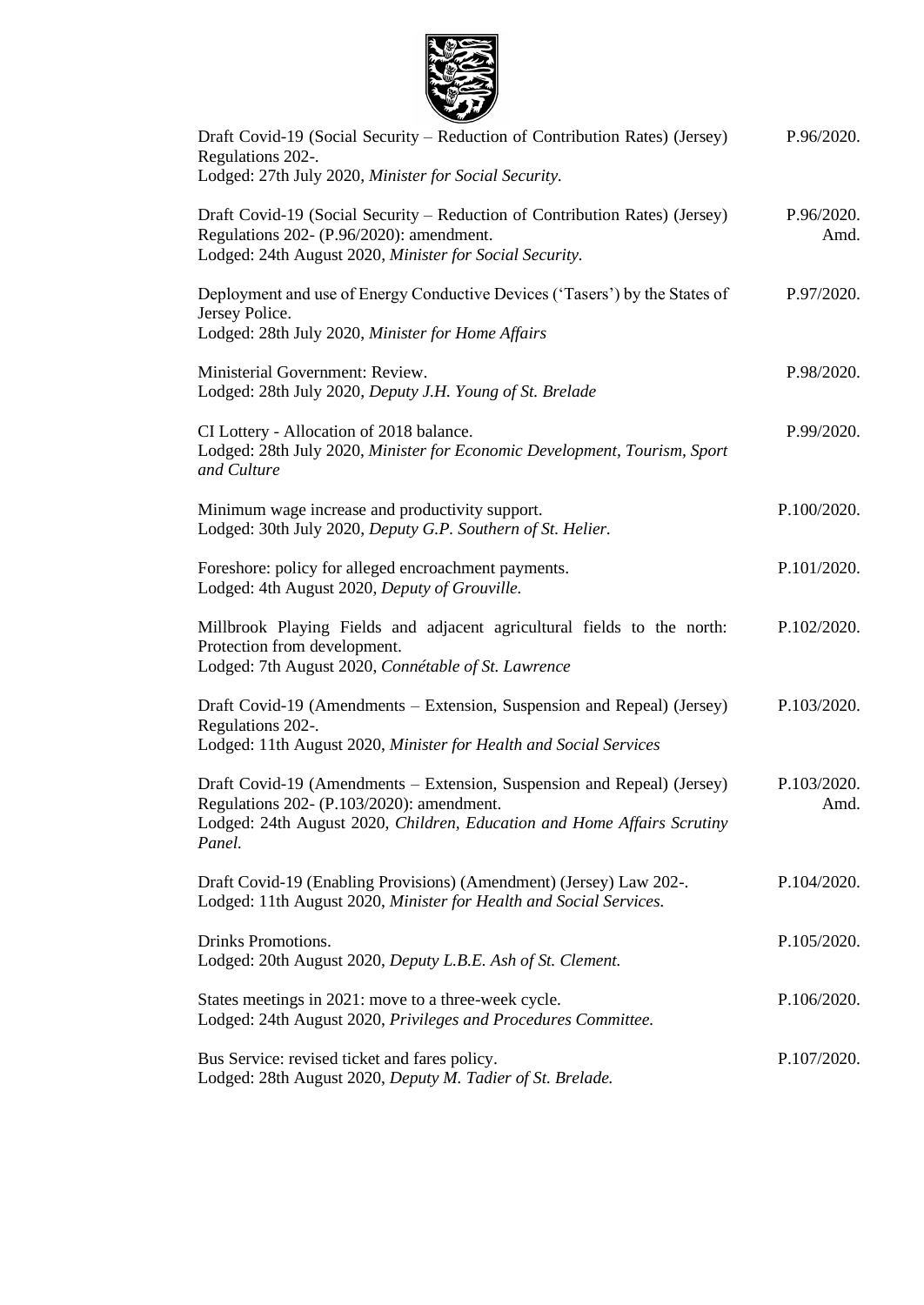

### **E. WITHDRAWAL OF LODGED PROPOSITIONS**

In accordance with Standing Order 34(1), the proposers of the following propositions lodged 'au Greffe' have informed the Greffier of the States that they are to be withdrawn –

| Draft Public Health and Safety (Rented Dwellings) (Licensing) (Jersey)<br>Regulations 201- (P.106/2019): third amendment.<br>Lodged: 12th March 2020, Minister for the Environment. | P.106/2019.<br>Amd. $(3)$ |
|-------------------------------------------------------------------------------------------------------------------------------------------------------------------------------------|---------------------------|
| Bus service: introduction of through-fares.<br>Lodged: 12th March 2020, Deputy M. Tadier of St. Brelade.                                                                            | P.19/2020.                |
| Period of Questions Without Notice to the Chief Minister at every scheduled<br>Sitting.<br>Lodged: 10th June 2020, Deputy M. Tadier of St. Brelade.                                 | P.76/2020.                |
| Minimum pricing of alcohol and drinks promotions.<br>Lodged: 2nd July 2020, Deputy L.B.E. Ash of St. Clement.                                                                       | P.86/2020.                |

### **F. APPOINTMENT OF MINISTERS, COMMITTEES AND PANELS**

### **G. MATTERS OF PRIVILEGE**

### **H. PETITIONS**

### **I. QUESTIONS**

(a) – **Written Questions** *(attached)*

- **WQ.282/2020** 1. The Minister for Health and Social Services will table an answer to a question asked by Deputy K.F. Morel of St. Lawrence regarding the cost of implementing the Safer Travel Policy.
- **WQ.283/2020** 2. The Minister for Social Security will table an answer to a question asked by Deputy K.F. Morel of St. Lawrence regarding the difference in Social Security contributions from 2018 to 2020.
- **WQ.284/2020** 3. The Minister for Social Security will table an answer to a question asked by Deputy K.F. Morel of St. Lawrence regarding training courses provided to people registered as Actively Seeking Work.
- **WQ.285/2020** 4. The Chief Minister will table an answer to a question asked by Deputy J.H. Perchard of St. Saviour regarding the shortlist of sites for the Our Hospital project.
- **WQ.286/2020** 5. The Minister for Treasury and Resources will table an answer to a question asked by Deputy G.J. Truscott of St. Brelade regarding the prospect of borrowing to fund the construction of a new hospital.
- **WQ.287/2020** 6. The Chair of the States Employment Board will table an answer to a question asked by Senator K.L. Moore regarding employees of the Government of Jersey earning more than £500 per day.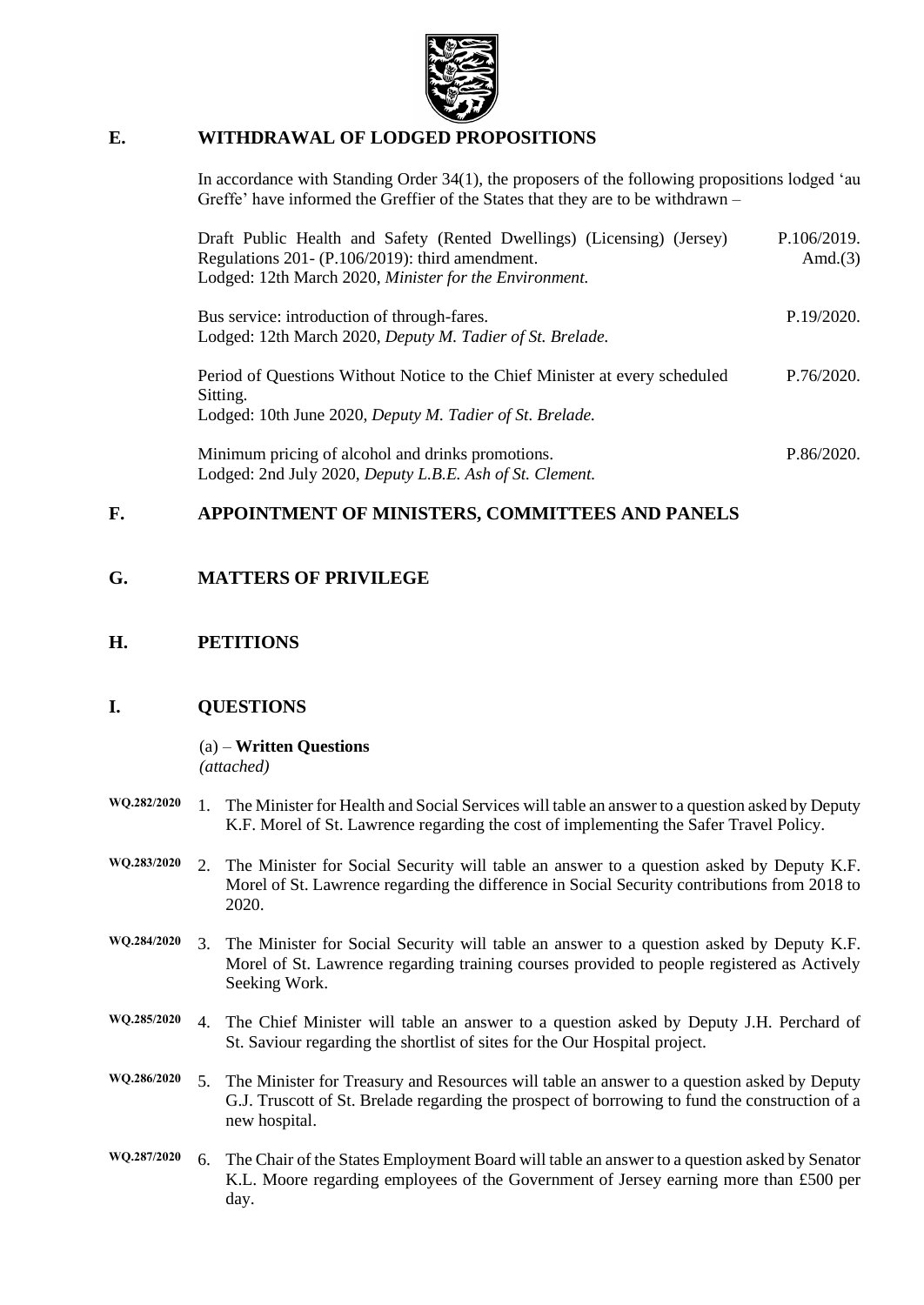

- **WQ.288/2020** 7. The Chair of the States Employment Board will table an answer to a question asked by Senator K.L. Moore regarding the sickness rate amongst public sector employees.
- **WQ.289/2020** 8. The Chair of the States Employment Board will table an answer to a question asked by Senator K.L. Moore regarding vacancies in the public sector workforce.
- **WQ.290/2020** 9. The Minister for Treasury and Resources will table an answer to a question asked by Deputy J.H. Perchard of St. Saviour regarding the appointment of architects for the development of the Waterfront.
- **WQ.291/2020** 10. The Chair of the States Employment Board will table an answer to a question asked by Deputy M.R. Le Hegarat of St. Helier regarding the employment of senior level public sector employees.
- **WQ.292/2020** 11. The Minister for Infrastructure will table an answer to a question asked by Senator S.C. Ferguson regarding the lease of 4 Edward Place, St. Helier.
- **WQ.293/2020** 12. The Minister for Infrastructure will table an answer to a question asked by the Deputy of St. John regarding traffic-calming measures at Sion in St. John.
- **WQ.294/2020** 13. The Minister for the Environment will table an answer to a question asked by the Connétable of St. Martin regarding the implementation of the new Wildlife Law.
- **WQ.295/2020** 14. The Minister for Treasury and Resources will table an answer to a question asked by the Connétable of St. Martin regarding the implementation of independent taxation.
- **WQ.296/2020** 15. The Minister for Economic Development, Tourism, Sport and Culture will table an answer to a question asked by the Connétable of St. Martin regarding the plans to provide economic support in the event of a second wave of Covid-19.
- **WQ.297/2020** 16. The Minister for Social Security will table an answer to a question asked by Deputy L.M.C. Doublet of St. Saviour regarding the Disability Strategy.
- **WQ.298/2020** 17. The Chair of the States Employment Board will table an answer to a question asked by Deputy L.M.C. Doublet of St. Saviour regarding non-disclosure agreements signed by States of Jersey departments.
- **WQ.299/2020** 18. The Minister for Economic Development, Tourism, Sport and Culture will table an answer to a question asked by Deputy L.M.C. Doublet of St. Saviour regarding the economic impact of Covid-19 on women.
- **WQ.300/2020** 19. The Minister for Health and Social Services will table an answer to a question asked by Deputy K.F. Morel of St. Lawrence regarding the programmes of polymerase chain reaction (P.C.R.) testing and 'track and trace'.
- **WQ.301/2020** 20. The Chief Minister will table an answer to a question asked by Deputy K.F. Morel of St. Lawrence regarding the engagement of TDP Consulting in relation to the Team Jersey project.
- **WQ.302/2020** 21. The Minister for Treasury and Resources will table an answer to a question asked by Deputy R.J. Ward of St. Helier regarding the financial impact of waiving proportions of tax owed for 2019.
- **WQ.303/2020** 22. The Minister for the Environment will table an answer to a question asked by Deputy R.J. Ward of St. Helier regarding the monitoring of air pollution.
- **WQ.304/2020** 23. The Minister for Home Affairs will table an answer to a question asked by Deputy R.J. Ward of St. Helier regarding his awareness of disciplinary procedures undertaken in his portfolio.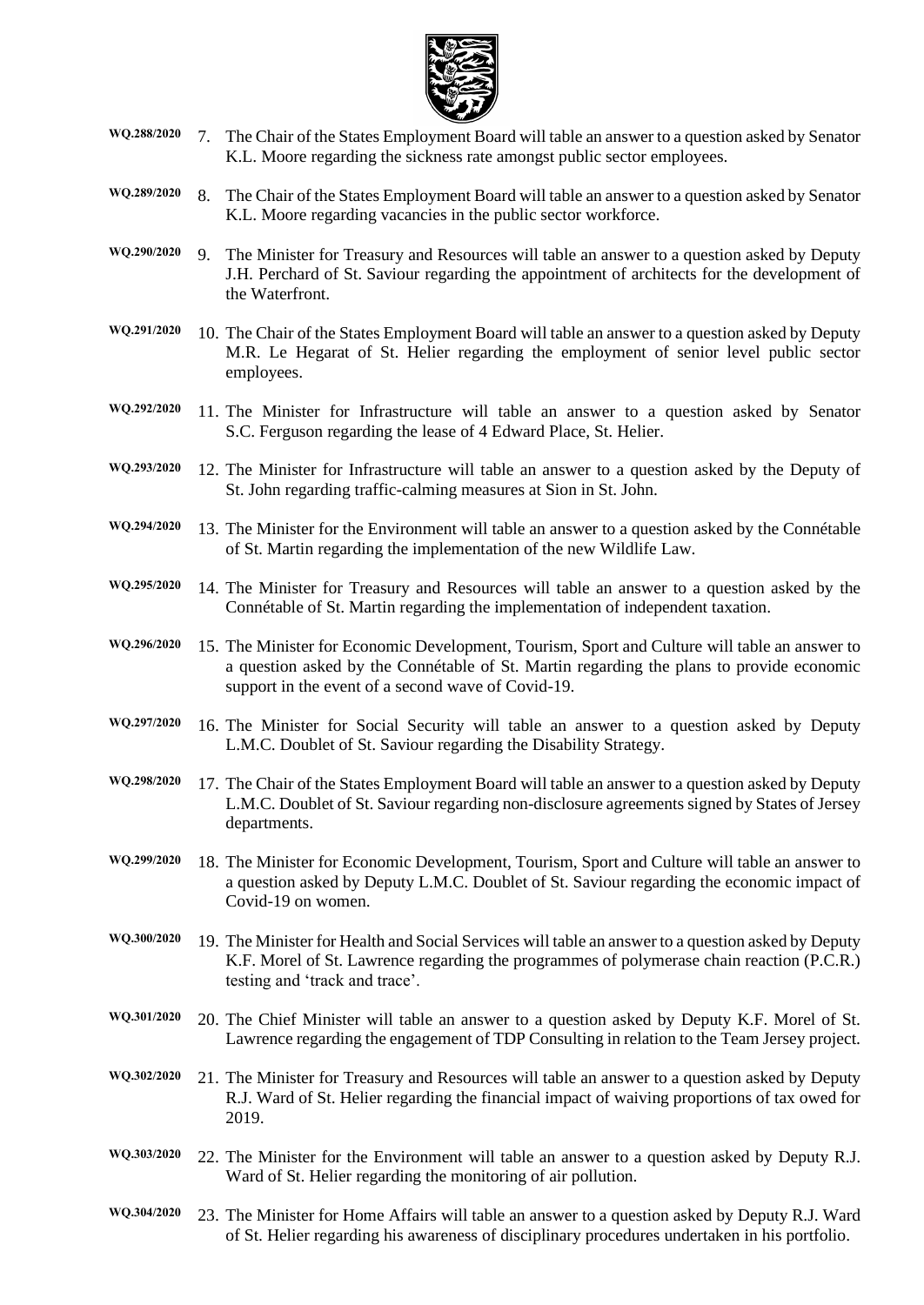

- **WQ.305/2020** 24. The Chair of the States Employment Board will table an answer to a question asked by Deputy R.J. Ward of St. Helier regarding the impact of Covid-19 on attendance policies.
- **WQ.306/2020** 25. The Chair of the Comité des Connétables will table an answer to a question asked by Deputy R.J. Ward of St. Helier regarding the funding provided by each Parish for the activities of the Comité.
- **WQ.307/2020** 26. The Minister for Infrastructure will table an answer to a question asked by the Connétable of St. Helier regarding the removal of seaweed from the Island's beaches.
- **WQ.308/2020** 27. The Minister for the Environment will table an answer to a question asked by the Connétable of St. Helier regarding the import of artificial fertilisers and pesticides.
- **WQ.309/2020** 28. The Minister for Treasury and Resources will table an answer to a question asked by Deputy S.M. Ahier of St. Helier regarding the retirement of taxpayers who pay Income Tax on a prioryear basis.
- **WQ.311/2020** 29. The Minister for Children and Housing will table an answer to a question asked by Deputy M.R. Higgins of St. Helier regarding the complaints procedures of the Children's Service.
- **WQ.312/2020** 30. The Minister for Children and Housing will table an answer to a question asked by Deputy M.R. Higgins of St. Helier regarding the investigations undertaken into the Children's Service.
- **WQ.313/2020** 31. The Minister for the Environment will table an answer to a question asked by Deputy M.R. Higgins of St. Helier regarding enforcement actions.
- **WQ.314/2020** 32. The Minister for the Environment will table an answer to a question asked by Deputy M.R. Higgins of St. Helier regarding historic buildings.
- **WQ.315/2020** 33. The Minister for Treasury and Resources will table an answer to a question asked by Deputy G.P. Southern of St. Helier regarding the cost of transferring prior-year taxpayers to pay on a current-year basis.
- **WQ.316/2020** 34. The Minister for Health and Social Services will table an answer to a question asked by Deputy G.P. Southern of St. Helier regarding the transfer of ownership of St. Joseph's Apartments.
- **WQ.317/2020** 35. The Minister for Infrastructure will table an answer to a question asked by Deputy I. Gardiner of St. Helier regarding the concessions offered by LibertyBus.
- **WQ.318/2020** 36. The Minister for Health and Social Services will table an answer to a question asked by Deputy I. Gardiner of St. Helier regarding the Jersey Care Model.
- **WQ.319/2020** 37. The Minister for Health and Social Services will table an answer to a question asked by Deputy I. Gardiner of St. Helier regarding on-arrival testing undertaken at the ports of Jersey.
- **WQ.320/2020** 38. The Minister for Health and Social Services will table an answer to a question asked by Deputy I. Gardiner of St. Helier regarding the self-isolation required by the Safer Travel Policy.
- **WQ.321/2020** 39. The Minister for Treasury and Resources will table an answer to a question asked by Deputy J.H. Perchard of St. Saviour regarding the use of local suppliers by the Government of Jersey.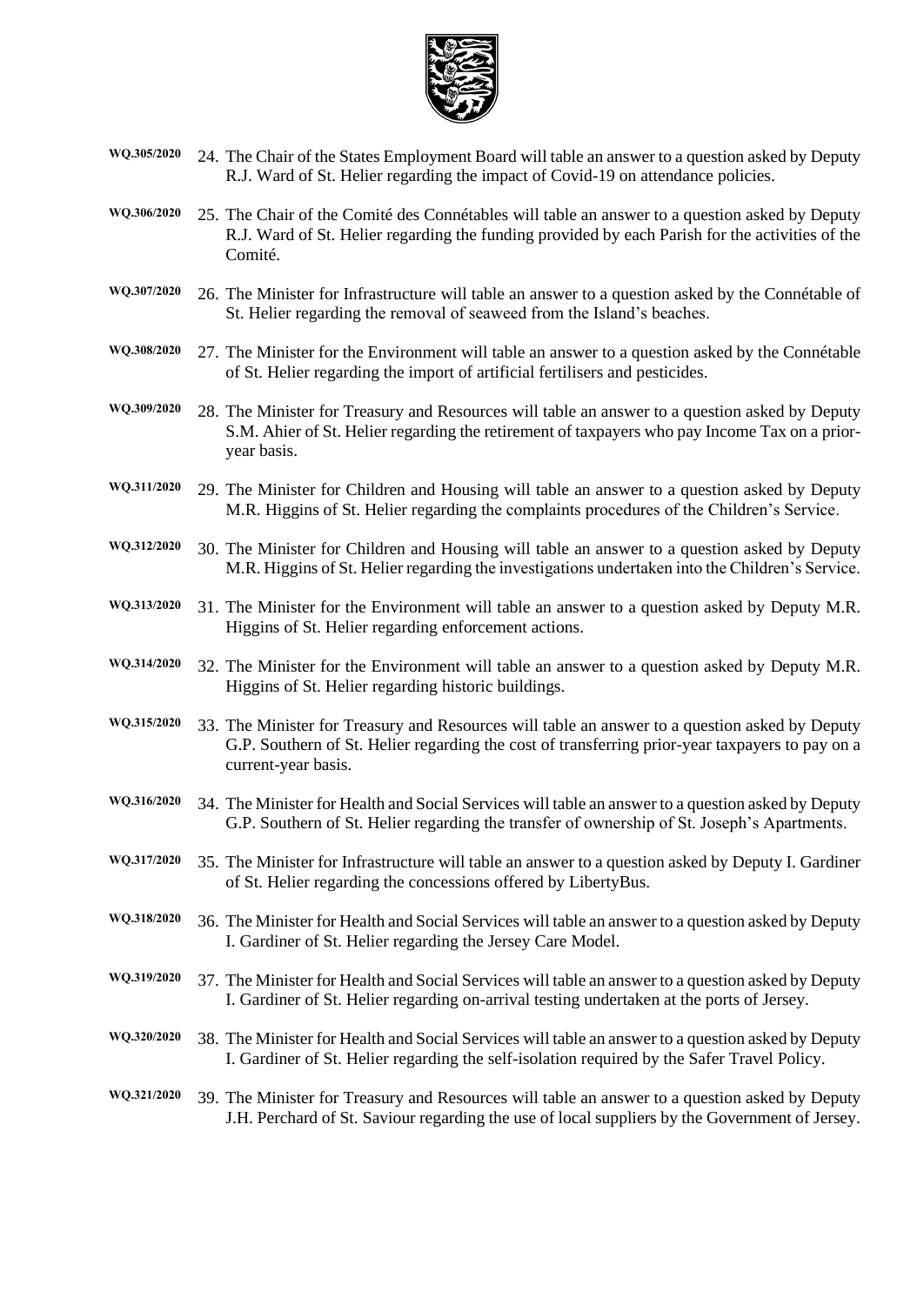

#### **(b) – Oral Questions** (120 minutes)

**OQ.217/2020** 1. Deputy G.P. Southern of St. Helier will ask the following question of the Minister for Health and Social Services –

> "Will the Minister state how many times (since the end of the contract with G.P.s to deliver services in response to the Covid-19 pandemic) his officers have engaged in discussions with G.P. representatives about new schemes for the funding of primary care and improving access to such care for vulnerable groups; and will he also state what the timescale is for reaching agreement on the delivery of these schemes?"

**OQ.206/2020** 2. Deputy J.H. Perchard of St. Saviour will ask the following question of the Chief Minister –

"Which of the shortlisted sites, if any, would require residents to leave their homes in order for the new hospital to be built?"

**OQ.210/2020** 3. Deputy R.J. Ward of St. Helier will ask the following question of the Chief Minister –

"Will the Chief Minister identify the 3 most important priorities from the Common Strategic Policy 2018-2022 that will be carried forward into the new Government Plan, in light of the Covid-19 outbreak?"

**OQ.207/2020** 4. Deputy J.M. Maçon of St. Saviour will ask the following question of the Minister for Infrastructure –

> "Will the Minister advise when Broad Street will be reopened to traffic, if at all; what specific medical advice, if any, determined the decision to close it; and the job titles of the officers who advised that this street should close?"

**OQ.227/2020** 5. Deputy M. Tadier of St. Brelade will ask the following question of the Minister for Education –

> "Will the Minister confirm whether or not the Jersey Youth Service sponsored the George de Carteret statue, and if so, provide details of any sponsorship amount given?"

**OQ.230/2020** 6. Deputy L.M.C. Doublet of St. Saviour will ask the following question of the Minister for Health and Social Services –

> "Will the Minister explain why organised singing continues to be prohibited under the Level 1 guidance issued by the Government, highlighting the specific medical advice and research on which this guidance has been based?"

**OQ.208/2020** 7. The Deputy of St. Martin will ask the following question of the Minister for Treasury and Resources-

> "Will the Minister advise whether or not a review of the Memorandum of Understanding between her department and Jersey Telecom is underway?"

**OQ.219/2020** 8. Deputy K.F. Morel of St. Lawrence will ask the following question of the Minister for Infrastructure –

> "Will the Minister state how the current opening hours of La Collette waste collection site differs from the opening hours in September 2019, before the Covid-19 pandemic started?"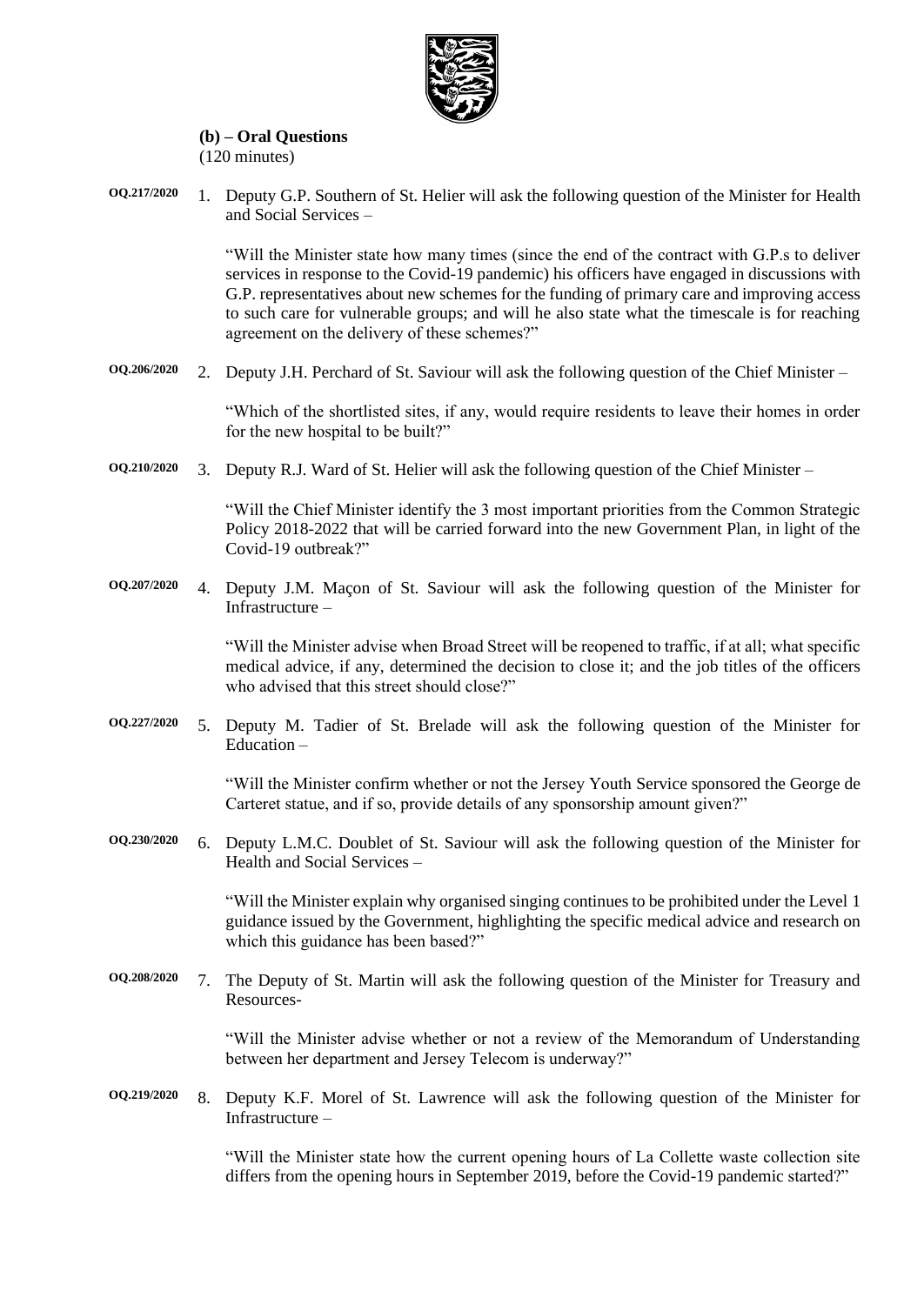

**OQ.221/2020** 9. The Connétable of St. Helier will ask the following question of the Minister for Infrastructure –

> "Further to the closure of Broad Street, and the responses to my questions on 30th June and 13th July 2020, that 'discussions were ongoing' about a trial to allow the No. 19 bus to access the Town centre via Library Place and to pick up and set down passengers by the Le Sueur Obelisk, will the Minister explain why such a trial has not yet been implemented?"

**OQ.215/2020** 10. Deputy K.G. Pamplin of St. Saviour will ask the following question of the Chief Minister –

"What has been the cost to the Government of Covid-19 testing since the border restrictions were lifted, including any costs of transporting tests to laboratories in the U.K.?"

**OQ.212/2020** 11. The Deputy of St. John will ask the following question of the Minister for Home Affairs –

"Following the Minister's undertaking to introduce proposals for a Domestic Abuse Law in 2019, will the Minister provide an update on the progress of these proposals and set a target date for their presentation to the Assembly?"

**OQ.214/2020** 12. Deputy G.J. Truscott of St. Brelade will ask the following question of the Minister for Infrastructure –

> "Given that the contract to maintain the Railway Walk expired at the end of October 2019, will the Minister explain why this contract has thus far not been extended and indicate when he intends to invite tenders for it?"

**OQ.220/2020** 13. Deputy S.M. Ahier of St. Helier will ask the following question of the Chief Minister –

"Will the Chief Minister explain to the Assembly why the establishment and appointment of a Public Services Ombudsman has been deferred?"

**OQ.224/2020** 14. Deputy I. Gardiner of St. Helier will ask the following question of the Minister for Infrastructure –

> "Will the Minister advise what percentage of States-owned buildings, if any, are yet to comply with the requirement of the Discrimination (Jersey) Law 2013 that reasonable adjustments regarding disability be completed by 1st September 2020; will he circulate to Members a list of any such buildings in which reasonable adjustments must be made and confirm the timeline for completion of any adjustment works required?"

**OQ.228/2020** 15. Deputy M.R. Higgins of St. Helier will ask the following question of the Minister for Children and Housing –

> "Will the Minister provide his summary assessment of the Children's Service, stating in particular where it has improved since he took office and where it still needs to improve; and, in the latter case, will he state what steps he proposes to take to ensure such improvement?"

**OQ.222/2020** 16. The Connétable of St. Helier will ask the following question of the Assistant Chief Minister–

"Given that, on 13th February 2019, the Assembly decided against building the new hospital on People's Park by adopting my amendment to P.5/2019, and that the same site had earlier been removed as an option before P.3/2016 could be debated, will the Assistant Chief Minister explain why officials have been instructed (or allowed) to spend time and money investigating the same site as an option for the new hospital?"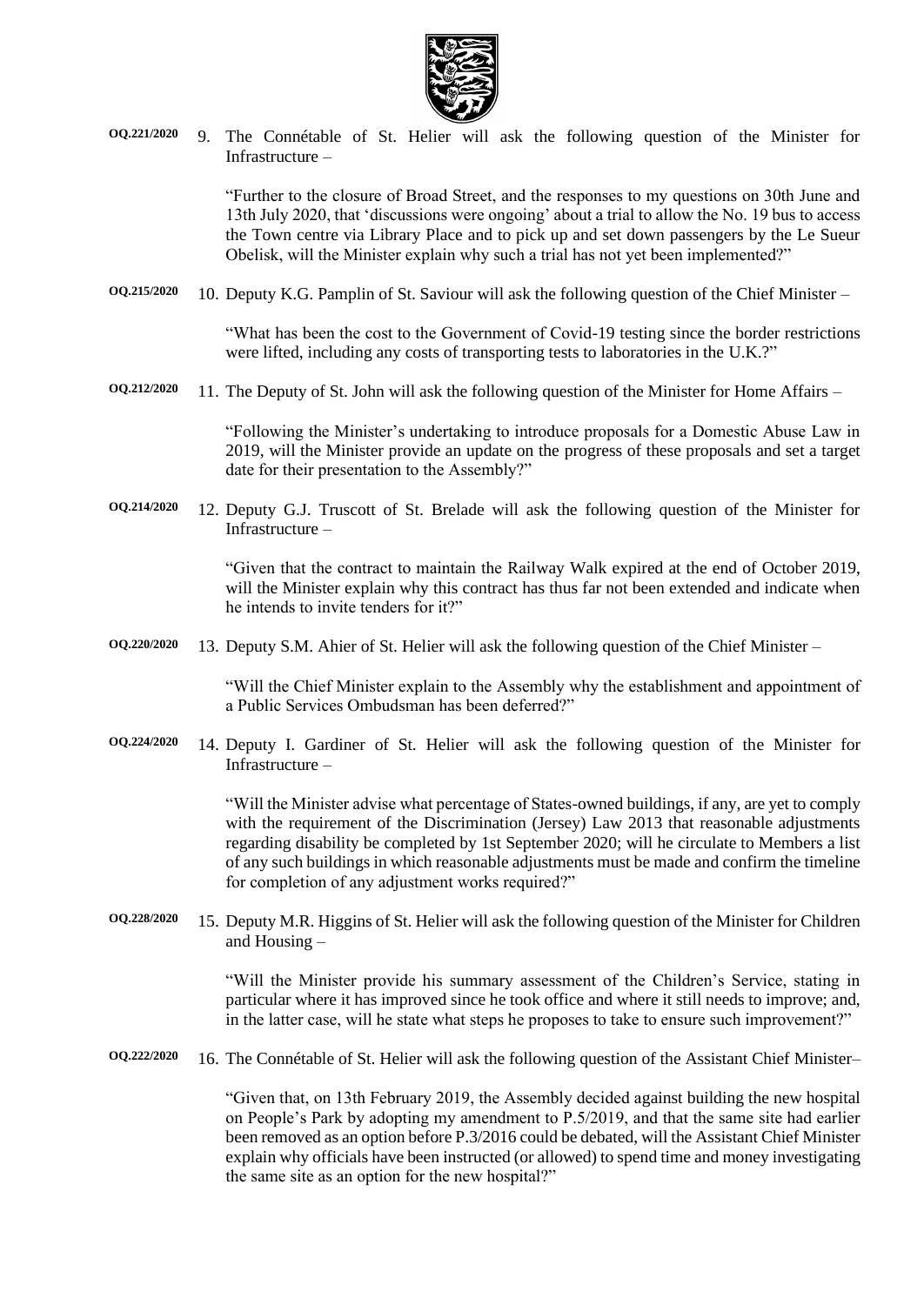

**OQ.213/2020** 17. The Deputy of St. John will ask the following question of the Minister for Home Affairs –

"Will the Minister confirm what plans, if any, there are to negotiate with the UK Home Office to allow travellers from the European Union the continued use of European Community travel documents, rather than such travellers having to obtain a national passport in their country of origin, given the potential impact that such a requirement may have on the Island's tourism industry?"

**OQ.211/2020** 18. Deputy R.J. Ward of St. Helier will ask the following question of the Chair of the States Employment Board –

> "Will the Chair advise how the policy of absence and attendance for States employees will be applied for those employees who have taken holidays during the October half-term period to a country or region which has subsequently changed to a higher-level risk requiring selfisolation on return?"

**OQ.209/2020** 19. The Deputy of St. Martin will ask the following question of the Minister for Economic Development, Tourism, Sport and Culture –

> "Will the Minister advise the Assembly of the criteria that must be met for an investigation by the Jersey Competition Regulatory Authority to be triggered?"

**OQ.225/2020** 20. Deputy I. Gardiner of St. Helier will ask the following question of the Minister for Infrastructure –

> "Will the Minister advise why the wearing of face masks by LibertyBus drivers is currently optional and not mandatory?"

**OQ.216/2020** 21. Deputy K.G. Pamplin of St. Saviour will ask the following question of the Minister for Infrastructure –

> "Further to my earlier questions on this subject, and recent e-mail correspondence I received from the Minister, will he provide an update on work on the place of safety project and the building of the new in-patient facility to replace Orchard House, including an estimated end date?"

**OQ.229/2020** 22. Deputy M.R. Higgins of St. Helier will ask the following question of the Minister for the Environment –

> "Given the criticism received by the Enforcement function of his portfolio, both in official reports and in this Assembly, will the Minister explain what steps he has taken to deal with such criticisms and to ensure that enforcement issues are dealt with expeditiously, consistently and impartially?"

**OQ.218/2020** 23. Deputy G.P. Southern of St. Helier will ask the following question of the Chief Minister –

"Will the Chief Minister provide his assessment of which measures reported in the six-month progress review of the Government Plan have contributed most to the objective arising from the Common Strategic Policy to reduce income inequality; and will he state what further measures to achieve this objective are under consideration for the new Government Plan?"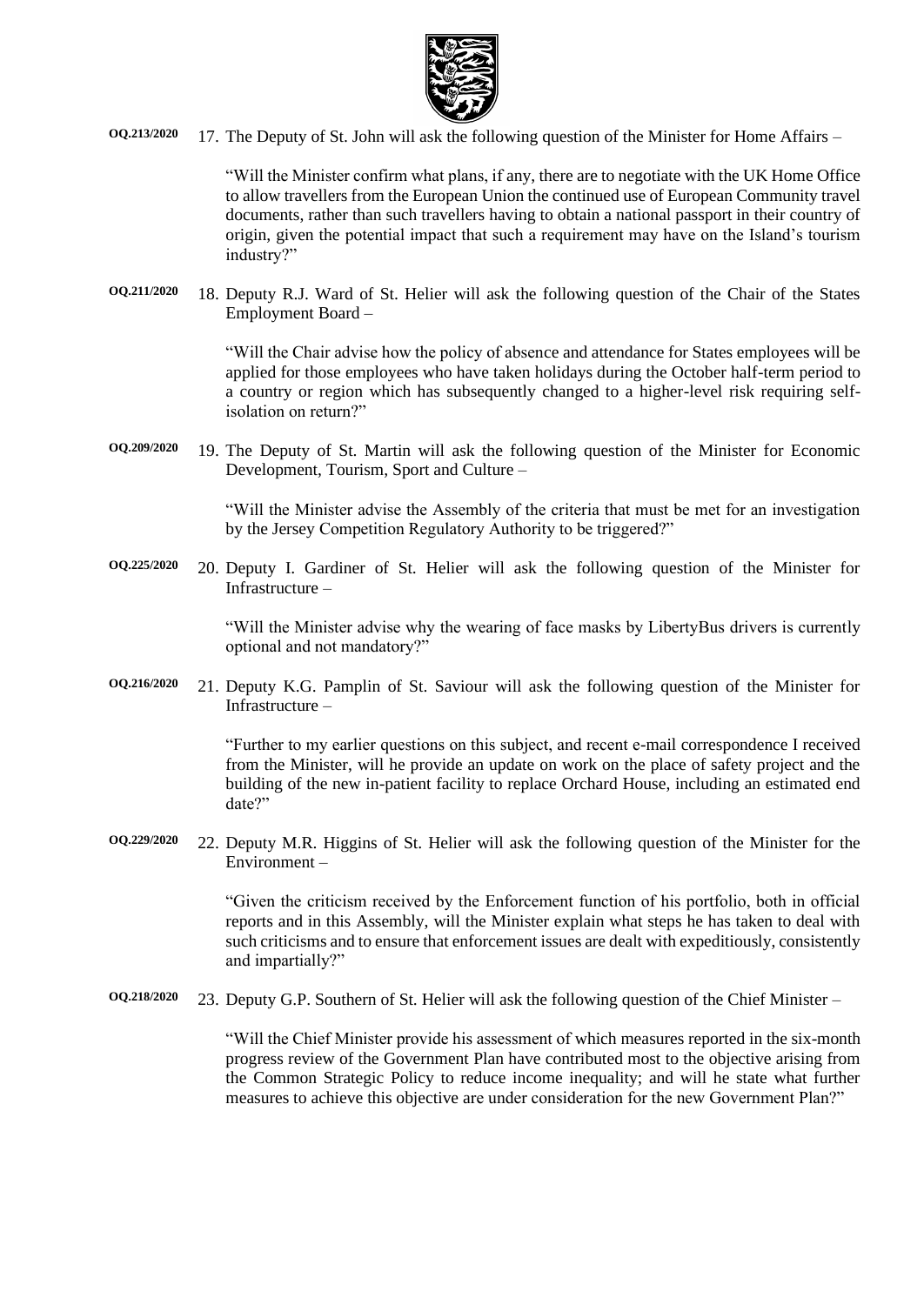

**OQ.223/2020** 24. Deputy K.F. Morel of St. Lawrence will ask the following question of the Minister for Treasury and Resources-

> "What analysis, if any, has been undertaken of the potential inflationary effect on prices of goods for sale in the Island should the U.K. leave the E.U. without any trade deal in place; and, if such an analysis has been completed, what level of inflation is expected in this scenario?"

**OQ.226/2020** 25. Deputy S.M. Ahier of St. Helier will ask the following question of the Chief Minister –

"Will the Chief Minister advise the Assembly whether the Customer and Local Services office in La Motte Street will re-open for drop-in visits and, if so, when?"

#### **(c) – Questions to Ministers without notice (30 minutes) –**

1st question period – Minister for Education

2nd question period – Chief Minister

#### **(d) – Questions to Ministers without notice (1 hour) –**

Questions permitted to any Minister on any subject within the official responsibility of the Government of Jersey.

### **J. PERSONAL STATEMENTS**

#### **K. STATEMENTS ON A MATTER OF OFFICIAL RESPONSIBILITY**

The Minister for Home Affairs will make a statement regarding the response of Home Affairs services to Covid-19.

### **L. PUBLIC BUSINESS**

| Draft Public Health and Safety (Rented Dwellings) (Licensing) (Jersey)       | P.106/2019. |
|------------------------------------------------------------------------------|-------------|
| <b>Regulations 201-.</b>                                                     |             |
| Lodged: 1st October 2019, Minister for the Environment.                      |             |
|                                                                              |             |
| Minimum standards for rented dwellings: licensing regulations.               | S.R.1/2020. |
| Presented: 21st February 2020.                                               |             |
| Environment, Housing and Infrastructure Scrutiny Panel.                      |             |
|                                                                              |             |
| Draft Public Health and Safety (Rented Dwellings) (Licensing) (Jersey)       | P.106/2019. |
| Regulations 201 - (P.106/2019): second amendment.                            | Amd. $(2)$  |
| Lodged: 20th February 2020, Environment, Housing and Infrastructure Scrutiny |             |
| Panel.                                                                       |             |
|                                                                              |             |
| Draft Public Health and Safety (Rented Dwellings) (Licensing) (Jersey)       | P.106/2019. |
| Regulations 201 - (P.106/2019): fourth amendment.                            | Amd. $(4)$  |
| Lodged: 28th July 2020, Minister for the Environment.                        |             |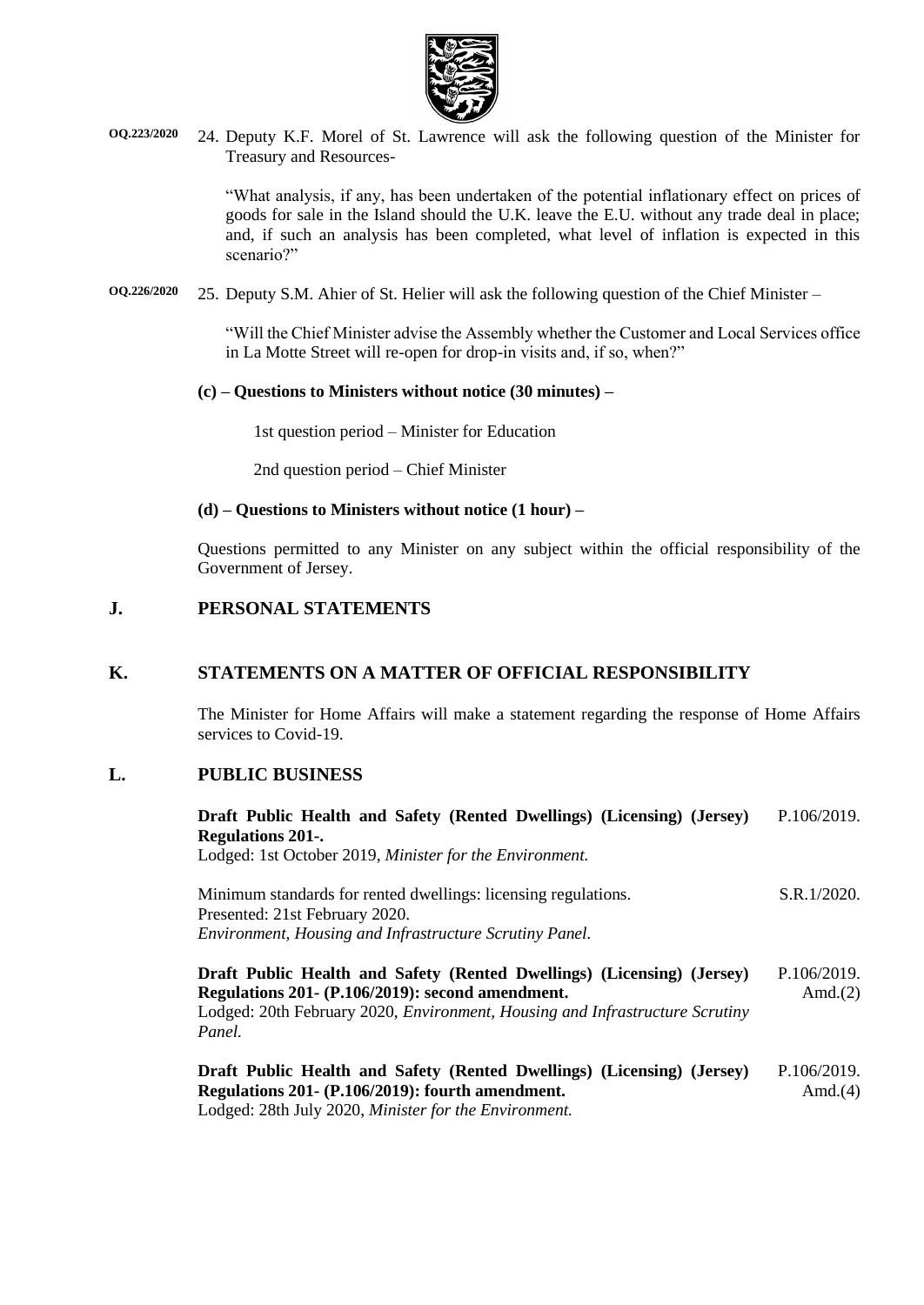

**[Draft Taxation \(Implementation\) \(International Tax Compliance\)](https://statesassembly.gov.je/assemblypropositions/2019/p.129-2019.pdf)  [\(Mandatory Disclosure Rules for CRS Avoidance Arrangements and](https://statesassembly.gov.je/assemblypropositions/2019/p.129-2019.pdf)  [Opaque Offshore Structures\) \(Jersey\) Regulations 202-.](https://statesassembly.gov.je/assemblypropositions/2019/p.129-2019.pdf)** [P.129/2019.](https://statesassembly.gov.je/assemblypropositions/2019/p.129-2019.pdf)

Lodged: 31st December 2019, *[Minister for External Relations.](https://statesassembly.gov.je/assemblypropositions/2019/p.129-2019.pdf)*

*Note: The 2nd reading of the Draft Regulations will resume, following adoption of the principles on 16th June 2020 and the subsequent referral to the Economic and International Affairs Scrutiny Panel under Standing Order 72(1).* 

| First Tower Park: protection from States' development.<br>Lodged: 13th July 2020, Connétable of St. Helier.                                                                                    | P.92/2020.             |
|------------------------------------------------------------------------------------------------------------------------------------------------------------------------------------------------|------------------------|
| Les Ecréhous and Les Minquiers: prohibition of the landing of domestic<br>animals.<br>Lodged: 22nd July 2020, Connétable of St. Martin.                                                        | P.94/2020.             |
| Les Ecréhous and Les Minquiers: Prohibition of the landing of domestic<br>animals (P.94/2020) - amendment.<br>Lodged: 21st August 2020, Connétable of Grouville.                               | P.94/2020.<br>Amd.     |
| Les Ecréhous and Les Minquiers: Prohibition of the landing of domestic<br>animals $(P.94/2020)$ - amendment $(P.94/2020$ Amd.) - amendment.<br>Lodged: 28th August 2020, Deputy of St. Martin. | P.94/2020.<br>Amd.Amd. |
| <b>Draft Community Costs Bonus (Jersey) Regulations 202-.</b><br>Lodged: 27th July 2020, Minister for Social Security.                                                                         | P.95/2020.             |
| Draft Community Costs Bonus (Jersey) Regulations 202-: comments.<br>Presented: 1st September 2020, Corporate Services Scrutiny Panel.                                                          | P.95/2020.<br>Com.     |
| Draft Covid-19 (Social Security – Reduction of Contribution Rates) (Jersey)<br><b>Regulations 202-.</b><br>Lodged: 27th July 2020, Minister for Social Security.                               | P.96/2020.             |
| Draft Covid-19 (Social Security – Reduction of Contribution Rates) (Jersey)<br>Regulations 202- (P.96/2020): amendment.<br>Lodged: 24th August 2020, Minister for Social Security.             | P.96/2020.<br>Amd.     |
| <b>CI Lottery - Allocation of 2018 balance.</b><br>Lodged: 28th July 2020, Minister for Economic Development, Tourism, Sport and<br>Culture                                                    | P.99/2020.             |
| Minimum wage increase and productivity support.<br>Lodged: 30th July 2020, Deputy G.P. Southern of St. Helier.                                                                                 | P.100/2020.            |
| Millbrook Playing Fields and adjacent agricultural fields to the north:<br>Protection from development.<br>Lodged: 7th August 2020, Connétable of St. Lawrence                                 | P.102/2020.            |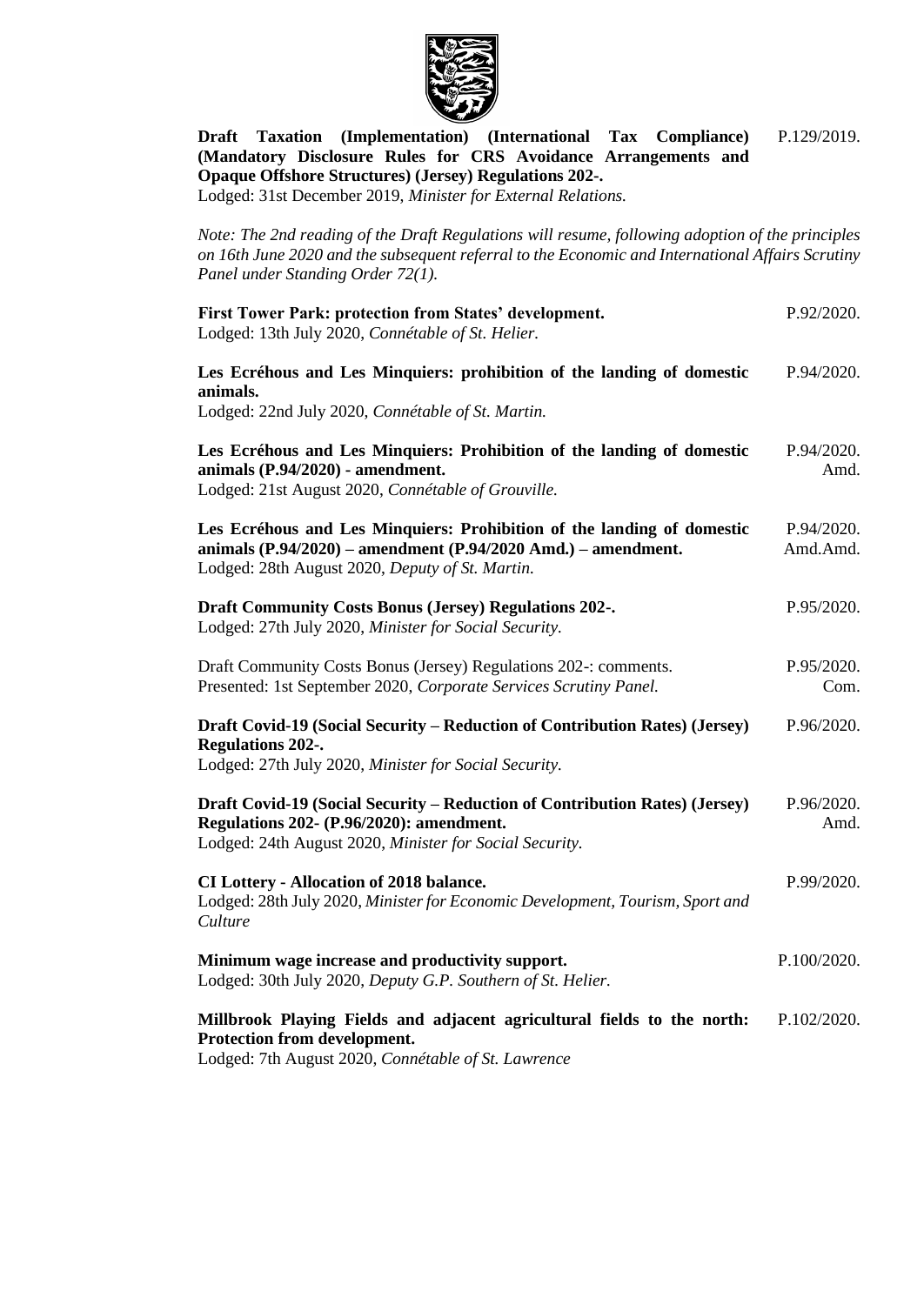

#### **Draft Covid-19 (Amendments – [Extension, Suspension and Repeal\) \(Jersey\)](https://statesassembly.gov.je/AssemblyPropositions/2020/P.103-2020.pdf)  [Regulations 202-.](https://statesassembly.gov.je/AssemblyPropositions/2020/P.103-2020.pdf)**  [P.103/2020.](https://statesassembly.gov.je/AssemblyPropositions/2020/P.103-2020.pdf)

Lodged: 11th August 2020, *[Minister for Health and Social Services](https://statesassembly.gov.je/AssemblyPropositions/2020/P.103-2020.pdf)*

*Note: Because of the requirement for a six-week lodging period, the minimum lodging period of the proposition of the Minister for Health and Social Services will expire on Tuesday 22nd September 2020. The Minister has therefore given notice of his intention to propose, in accordance with Standing Order 26(7), that the minimum lodging period for the proposition be reduced in order that it can be debated at the meeting.*

**Draft Covid-19 (Amendments – [Extension, Suspension and Repeal\) \(Jersey\)](https://statesassembly.gov.je/AssemblyPropositions/2020/P.103-2020%20Amd.pdf)  Regulations 202- [\(P.103/2020\): amendment.](https://statesassembly.gov.je/AssemblyPropositions/2020/P.103-2020%20Amd.pdf)**  [P.103/2020.](https://statesassembly.gov.je/AssemblyPropositions/2020/P.103-2020%20Amd.pdf) [Amd.](https://statesassembly.gov.je/AssemblyPropositions/2020/P.103-2020%20Amd.pdf)

Lodged: 24th August 2020, *[Children, Education and Home Affairs Scrutiny](https://statesassembly.gov.je/AssemblyPropositions/2020/P.103-2020%20Amd.pdf)  [Panel.](https://statesassembly.gov.je/AssemblyPropositions/2020/P.103-2020%20Amd.pdf)*

**[Draft Covid-19 \(Enabling Provisions\) \(Amendment\) \(Jersey\) Law 202-.](https://statesassembly.gov.je/AssemblyPropositions/2020/P.104-2020.pdf)** Lodged: 11th August 2020, *[Minister for Health and Social Services.](https://statesassembly.gov.je/AssemblyPropositions/2020/P.104-2020.pdf)* [P.104/2020.](https://statesassembly.gov.je/AssemblyPropositions/2020/P.104-2020.pdf)

*Note: Because of the requirement for a six-week lodging period, the minimum lodging period of the proposition of the Minister for Health and Social Services will expire on Tuesday 22nd September 2020. The Minister has therefore given notice of his intention to propose, in accordance with Standing Order 26(7), that the minimum lodging period for the proposition be reduced in order that it can be debated at the meeting.*

### **M. ARRANGEMENT OF PUBLIC BUSINESS**

#### **E-petitions**

The Chair of the Privileges and Procedures Committee will ask the Assembly whether it wishes to consider in-Committee the e-petition 'Write off income tax liability for prior year if moved to current year basis', which has attracted more than 5,000 signatures.

#### **22nd September 2020**

| Senators and Deputies: removal of citizenship requirement.<br>Lodged: 9th June 2020, Deputy M. Tadier of St. Brelade.                                     | P.75/2020.               |
|-----------------------------------------------------------------------------------------------------------------------------------------------------------|--------------------------|
| Senators and Deputies: removal of citizenship requirement $(P.75/2020)$ –<br>amendment.<br>Lodged: 7th July 2020, Deputy M. Tadier of St. Brelade.        | P.75/2020.<br>Amd.       |
| Senators and Deputies: removal of citizenship requirement (P.75/2020) –<br>second amendment.<br>Lodged: 7th July 2020, Deputy M.R. Higgins of St. Helier. | P.75/2020.<br>Amd. $(2)$ |
| <b>Mobile Speed Cameras.</b><br>Lodged: 10th July 2020, Connétable of St. John.                                                                           | P.91/2020.               |
| Establishment of a digital register of all commercial and residential<br>properties.<br>Lodged: 16th July 2020, Deputy M.R. Higgins of St. Helier.        | P.93/2020.               |
| <b>Ministerial Government: Review.</b><br>Lodged: 28th July 2020, Deputy J.H. Young of St. Brelade                                                        | P.98/2020.               |
| Foreshore: policy for alleged encroachment payments.<br>Lodged: 4th August 2020, Deputy of Grouville.                                                     | P.101/2020.              |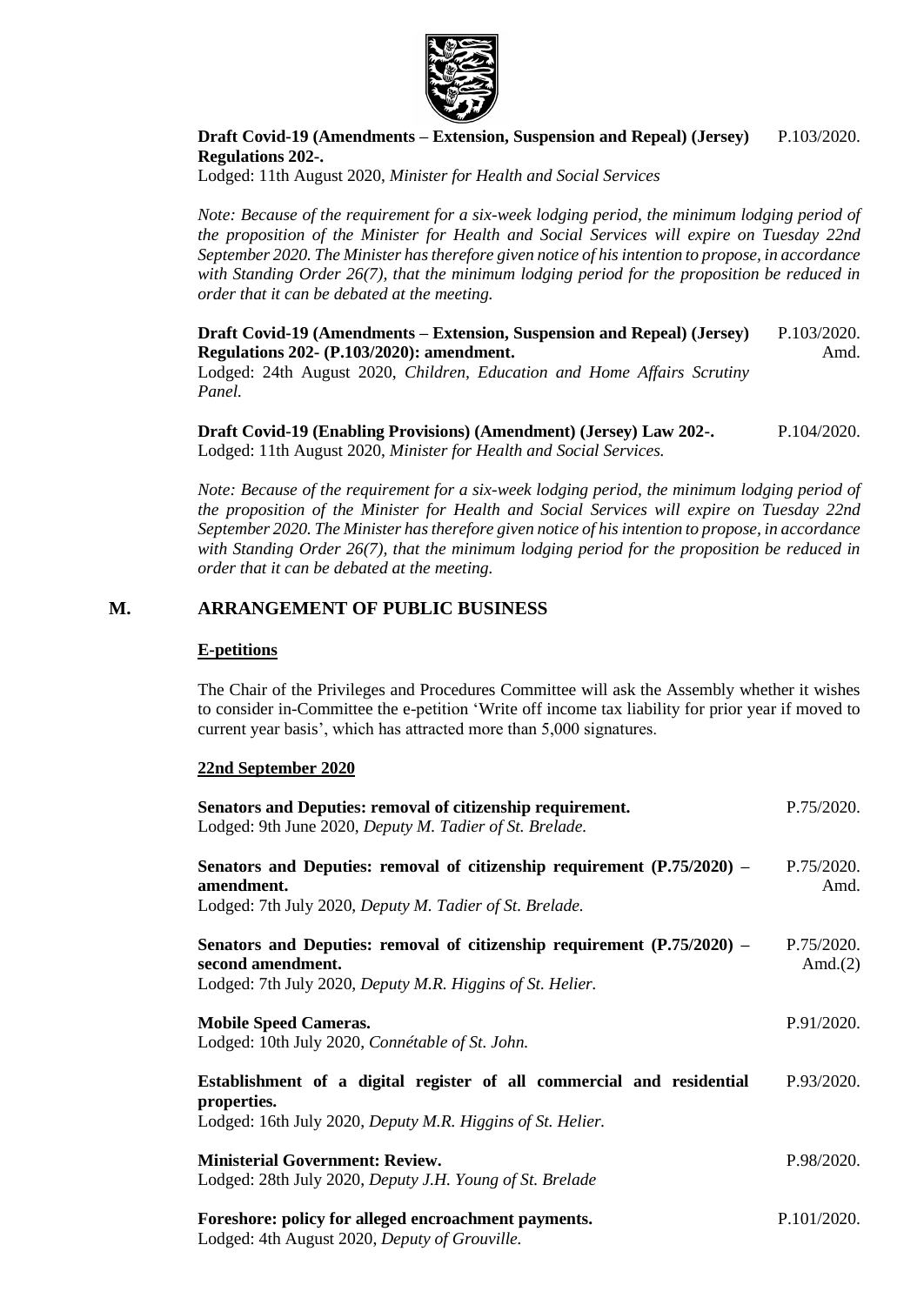

**[Drinks Promotions.](https://statesassembly.gov.je/AssemblyPropositions/2020/P.105-2020.pdf)**

| Lodged: 20th August 2020, Deputy L.B.E. Ash of St. Clement.                                                                                                                                                                                                                                                                                                                                                                                                                                                                  |             |
|------------------------------------------------------------------------------------------------------------------------------------------------------------------------------------------------------------------------------------------------------------------------------------------------------------------------------------------------------------------------------------------------------------------------------------------------------------------------------------------------------------------------------|-------------|
| States meetings in 2021: move to a three-week cycle.                                                                                                                                                                                                                                                                                                                                                                                                                                                                         | P.106/2020. |
| Lodged: 24th August 2020, Privileges and Procedures Committee.<br>Note: Because of the requirement for a six-week lodging period, the minimum lodging period of<br>the proposition of the Privileges and Procedures Committee will expire on Monday 5th October<br>2020. The Chair of the Committee has therefore given notice of his intention to propose, in<br>accordance with Standing Order $26(7)$ , that the minimum lodging period for the proposition be<br>reduced in order that it can be debated at the meeting. |             |
| 6th October 2020<br>Jersey and the slave trade.                                                                                                                                                                                                                                                                                                                                                                                                                                                                              | P.78/2020.  |

| $\sigma$ . $\sigma$ , and the side $\sigma$ is a set<br>Lodged: 12th June 2020, Deputy M. Tadier of St. Brelade.       |                    |
|------------------------------------------------------------------------------------------------------------------------|--------------------|
| Jersey and the slave trade (P.78/2020): amendment.<br>Lodged: 1st September 2020, Deputy J.H. Perchard of St. Saviour. | P.78/2020.<br>Amd. |
| <b>Bus Service: revised ticket and fares policy.</b><br>Lodged: 28th August 2020, Deputy M. Tadier of St. Brelade.     | P.107/2020.        |
| 20th October 2020                                                                                                      |                    |
| Deployment and use of Energy Conductive Devices ('Tasers') by the States                                               | P.97/2020.         |

**[Deployment and use of Energy Conductive Devices \('Tasers'\) by the States](https://statesassembly.gov.je/AssemblyPropositions/2020/P.97-2020.pdf)  [of Jersey Police.](https://statesassembly.gov.je/AssemblyPropositions/2020/P.97-2020.pdf)** Lodged: 28th July 2020, *[Minister for Home Affairs](https://statesassembly.gov.je/AssemblyPropositions/2020/P.97-2020.pdf)* [P.97/2020.](https://statesassembly.gov.je/AssemblyPropositions/2020/P.97-2020.pdf)

### **DR. M. EGAN Greffier of the States**

3rd September 2020

**Note –**

**In accordance with the meeting dates fixed for 2019 by the Privileges and Procedures Committee, this meeting will continue, if necessary, on Wednesday 9th and Thursday 10th September 2020.**

[P.105/2020.](https://statesassembly.gov.je/AssemblyPropositions/2020/P.105-2020.pdf)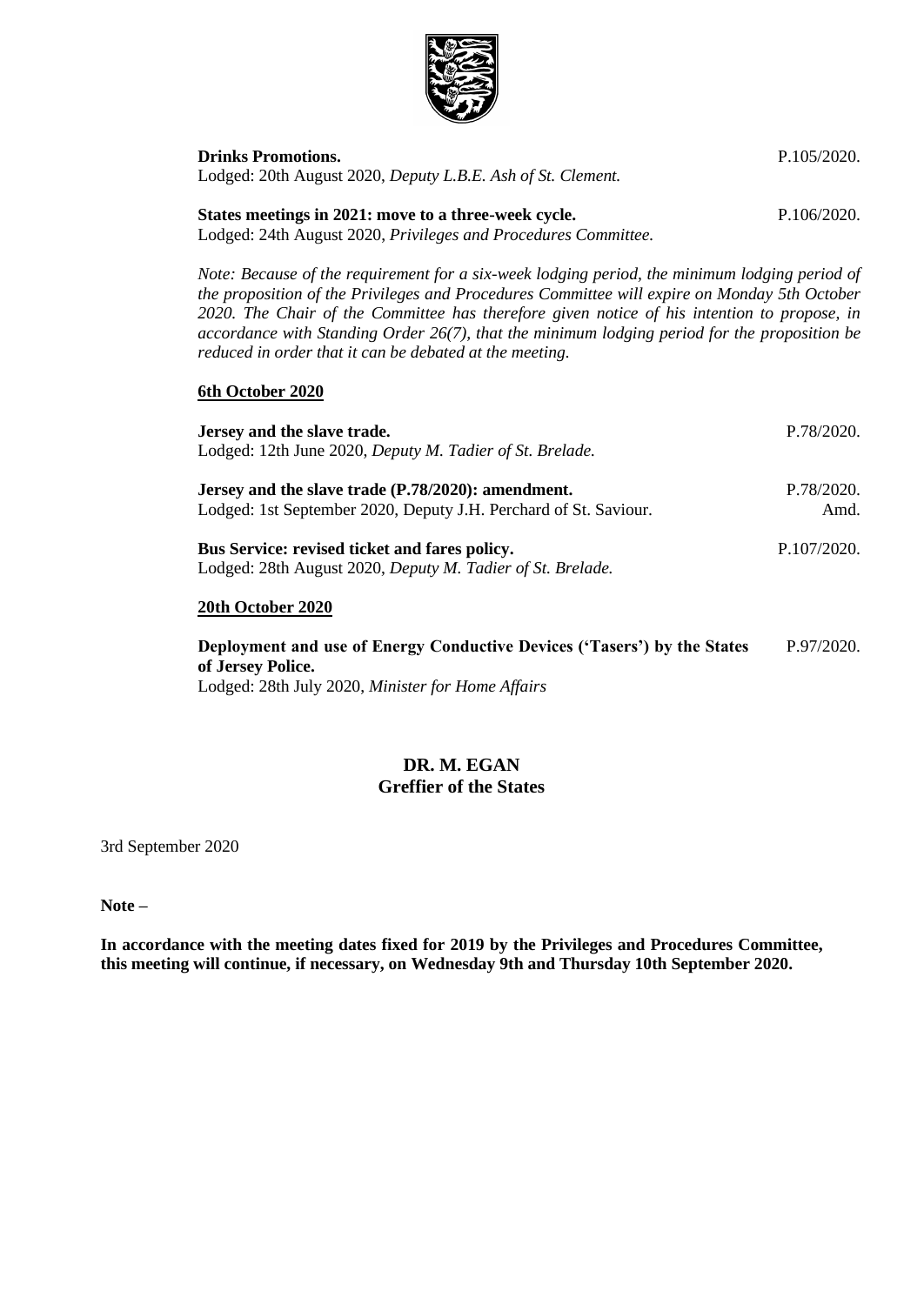

### **Explanatory Note regarding subordinate legislation tabled at this meeting.**

(See Item B)

### **R&O.93/2020.**

States of Jersey (Transfer of Responsibilities and Functions) (Competition, Unregistered Rights and Trade Marks) (Jersey) Order 2020.

This Order –

- (a) transfers the Chief Minister's legal responsibilities and functions under the Competition (Jersey) Law 2005 and the Competition Regulatory Authority (Jersey) Law 2001 to the Minister for Economic Development, Tourism, Sport and Culture; and
- (b) transfers the Chief Minister's legal responsibilities and functions under the Intellectual Property (Unregistered Rights) (Jersey) Law 2011 and the Trade Marks (Jersey) Law 2000 to the Minister for External Relations.

The rights enjoyed and liabilities incurred by the Chief Minister in connection with the Laws are transferred to the Minister to whom the legal responsibilities and functions are transferred (the "receiving Minister"). The transfers do not amend or revoke any action taken in connection with the Laws by the Chief Minister before the transfers take place, but the receiving Minister is substituted for the Chief Minister in any relevant ongoing legal proceedings.

This Order may be cited as the States of Jersey (Transfer of Responsibilities and Functions) (Competition, Unregistered Rights and Trade Marks) (Jersey) Order 2020 and comes into force on the day after the day it is made.

The Order was made on 10th July 2020 and came into force on 11th July 2020.

#### **R&O.94/2020.**

States of Jersey (Transfer of Responsibilities and Functions) (Patents and Registered Designs) (Jersey) Order 2020.

This Order transfers the Chief Minister's legal responsibilities and functions under the Patents (Jersey) Law 1957 and the Registered Designs (Jersey) Law 1957 to the Minister for External Relations.

This Order may be cited as the States of Jersey (Transfer of Responsibilities and Functions) (Patents and Registered Designs) (Jersey) Order 2020 and comes into force on the day after the day it is made.

The Order was made on 10th July 2020 and came into force on 11th July 2020.

### **R&O.101/2020.**

Covid-19 (Workplace – Fifth Extension) (Jersey) Order 2020.

This Order amends the Covid-19 (Workplace Restrictions) (Jersey) Order 2020, to extend the restriction period to end at the end of Thursday 6th August 2020.

The Order was made on 23rd July 2020 and came into force on 24th July 2020.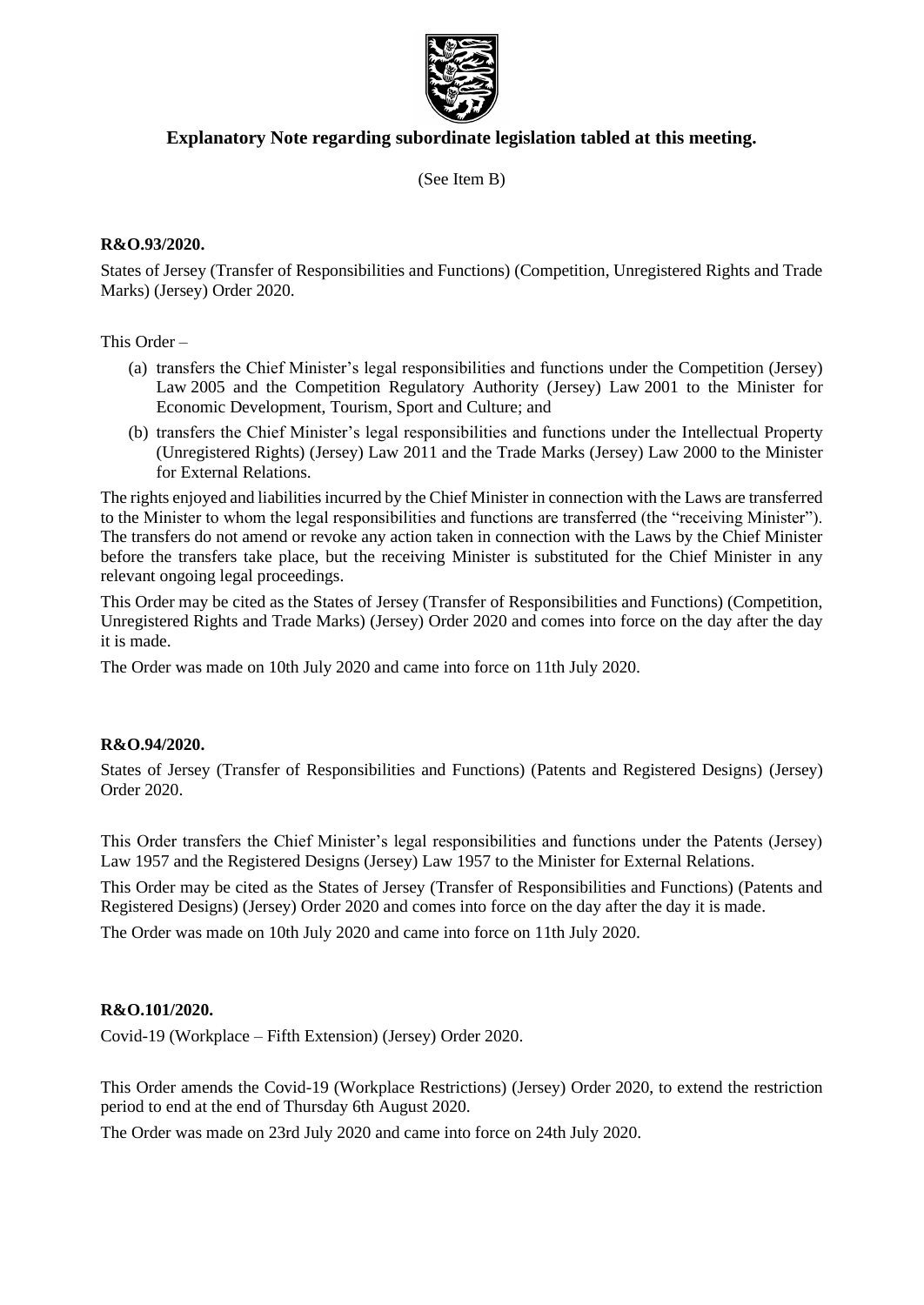

#### **R&O.102/2020.**

Charities (Appeals – Reasons and Time Limits) (Jersey) Order 2020.

This Order makes provision in relation to appeals against decisions of the Charity Commissioner. It provides for service of notices, giving of reasons, time limits for appeals, and extension of those time limits, in relation to each type of appeal that can be made under the Charities (Jersey) Law 2014 (the "Law").

*Article 1* is the interpretation provision. It defines a notice as a written notice, which includes a notice served by electronic communication.

*Article 2* provides for appeals against refusal of registration as a charity (or refusal to register the charity in the restricted section). The Commissioner must serve a notice on the applicant stating the decision, the reasons and the time limit. The time limit is 28 days from the service of the notice.

*Article 3* provides for appeals against decisions adverse to a charity that has already been registered. The decisions are to deregister it, to refuse to permit it to change its registered name (or add a name), to require it to apply to change its registered name, or to refuse its proposal to change its charitable purposes or registered public benefit statement. The Commissioner must serve a notice on the applicant stating the decision, the reasons and the time limit. The time limit is 28 days from the service of the notice.

*Article 4* provides for appeals against a notice requiring information (under Article 26 of the Law) or a required steps notice (under Article 27 of the Law). The time limit is 28 days from the service of the notice. The notice itself must contain the reasons for the decision to impose the requirements that it contains, and state when the appeal time limit expires.

*Article 5* sets the time limit for a third party appeal at 56 days from the registration of the charity. No provision is made for giving notice or reasons, as the effect of the Law is that third parties will only come forward once they have seen that a charity has been registered (and they will use the information about the charity that appears on the register).

*Article 6* ensures the Attorney General's power to appeal is not read as being limited by any of the provisions of this Order.

*Article 7* enables the tribunal to extend any of the time limits, if it considers that it is in the interests of justice to do so.

*Article 8* contains transitional provisions for third party appeals. The effect is that in relation to a charity registered before the commencement of this Order, the 56 day time limit starts to run from that commencement (rather than from the date of registration). This Article therefore ceases to have effect once that time limit has run out (but that does not affect any appeal already made before the time limit ran out, and it does not prevent the tribunal exercising its discretion under Article 7 if an appeal is made later).

*Article 9* gives the citation for the Order and brings it into force 7 days after it is made.

The Order was made on 23rd July 2020 and came into force on 30th July 2020.

### **R&O.103/2020.**

Covid-19 (Workplace – Sixth Extension) (Jersey) Order 2020.

This Order amends the Covid-19 (Workplace Restrictions) (Jersey) Order 2020, to extend the restriction period to end at the end of Thursday 20th August 2020.

The Order was made on 6th August 2020 and came into force on 7th August 2020.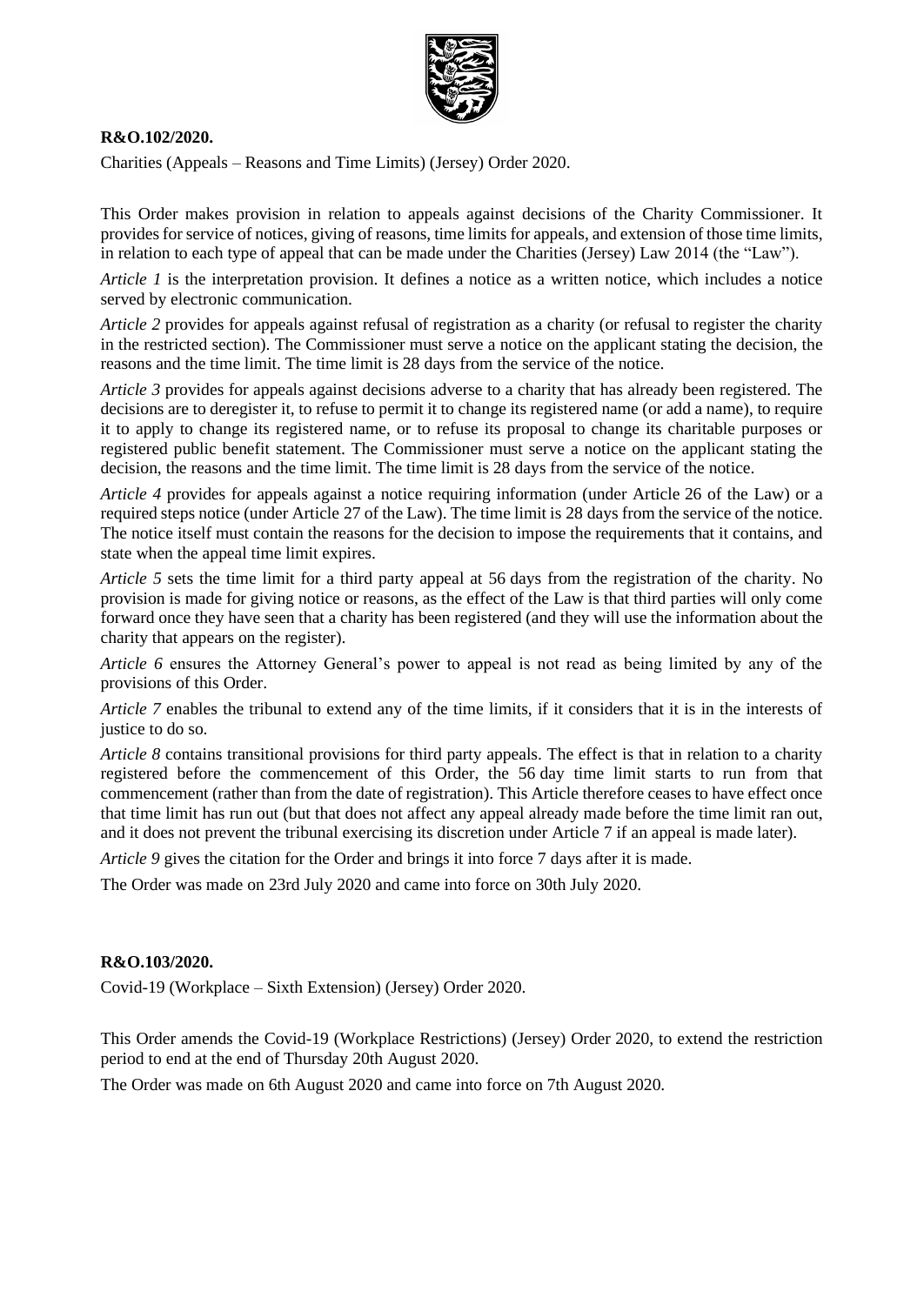

### **R&O.104/2020.**

Road Traffic (St. Brelade) (Amendment No. 20) (Jersey) Order 2020.

This Order makes various amendments to the Road Traffic (St. Brelade) (Jersey) Order 1990 in relation to restrictions on parking and roads closed to heavy vehicles.

The Order was made on 10th August 2020 and came into force on 17th August 2020.

### **R&O.105/2020.**

Road Traffic (Public Parking Places) (Amendment No. 16) (Jersey) Order 2020.

This Order amends the Road Traffic (Public Parking Places) (Jersey) Order 2006 by designating a car park in Le Clos des Sables the parish of St. Brelade and limiting parking in that car park to 12 hours in any continuous period of 24 hours.

The Order was made on 10th August 2020 and came into force on 17th August 2020.

#### **R&O.106/2020.**

Motor Vehicles (Wearing of Seat Belts by Children) (Jersey) Order 2020.

This Order replaces and updates the Motor Vehicles (Wearing of Seat Belts by Children) (Jersey) Order 1998 to reflect changes made to Council Directive 91/671/EEC by 2 Directives. These are Directive 2003/20/EC of the European Parliament and of the Council relating to the compulsory use of safety belts in vehicles less than 3.5 tonnes and Commission Implementing Directive 2014/37/EU relating to the compulsory use of safety belts and child-restraint systems in vehicles.

The Order was made on 10th August 2020 and came into force on 17th August 2020.

#### **R&O.107/2020.**

Covid-19 (Workplace – Seventh Extension) (Jersey) Order 2020.

This Order amends the Covid-19 (Workplace Restrictions) (Jersey) Order 2020, to extend the restriction period to end at the end of Thursday 3rd September 2020.

The Order was made on 20th August 2020 and came into force on 21st August 2020.

### **R&O.108/2020.**

Sea Fisheries (Spider Crabs – Restrictions on Fishing) (Amendment) (Jersey) Order 2020.

This Order amends the Sea Fisheries (Spider Crabs – Restrictions on Fishing) (Jersey) Order 2019 so that in 2020 the specified period, during which fishing for protected spider crabs is restricted, runs from the start of 1st September to the end of 15th October.

It also takes the opportunity to repeal the Sea Fisheries (Spider Crabs – Restrictions on Fishing) (Jersey) Order 2015, which remained in force despite being spent (it specified the period and area for restrictions for 2015 only).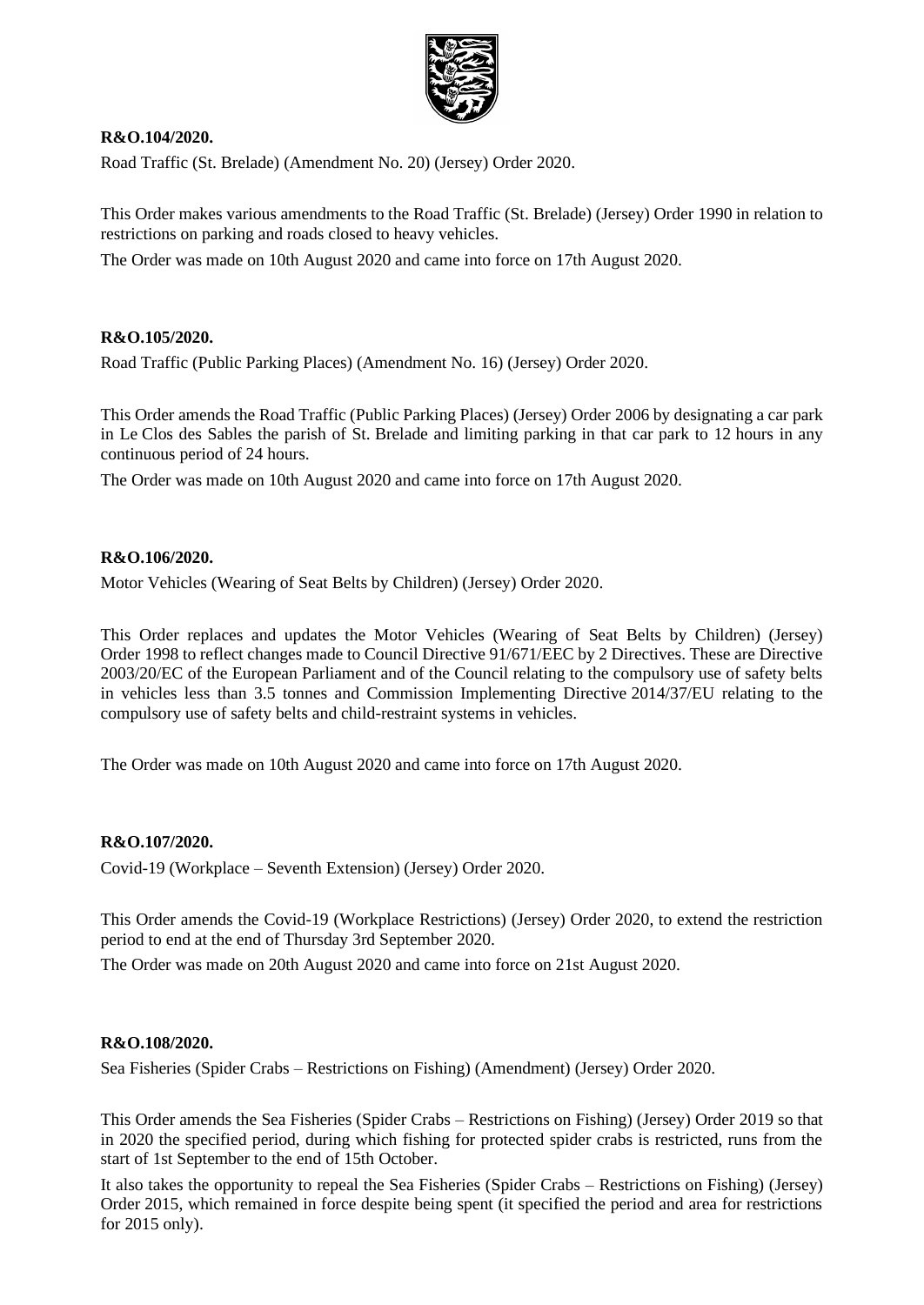

The Order was made on 28th August 2020 and came into force on 31st August 2020.

### **R&O.109/2020.**

Comptroller and Auditor General (Board of Governance) (Amendment) (Jersey) Order 2020.

This Order amends the Comptroller and Auditor General (Board of Governance) (Jersey) Order 2015 to extend, from 14th September 2020 until the end of 13th March 2021, the end of the term of office of those members of the Board of Governance of the office of Comptroller and Auditor General who were appointed to the Board on 14th September 2016.

The Order was made on 28th August 2020 and came into force on 4th September 2020.

### **R&O.110/2020.**

Covid-19 (Workplace – Eighth Extension) (Jersey) Order 2020.

This Order amends the Covid-19 (Workplace Restrictions) (Jersey) Order 2020, to extend the restriction period to end at the end of Thursday 17th September 2020.

The Order was made on 2nd September 2020 and came into force on 4th September 2020.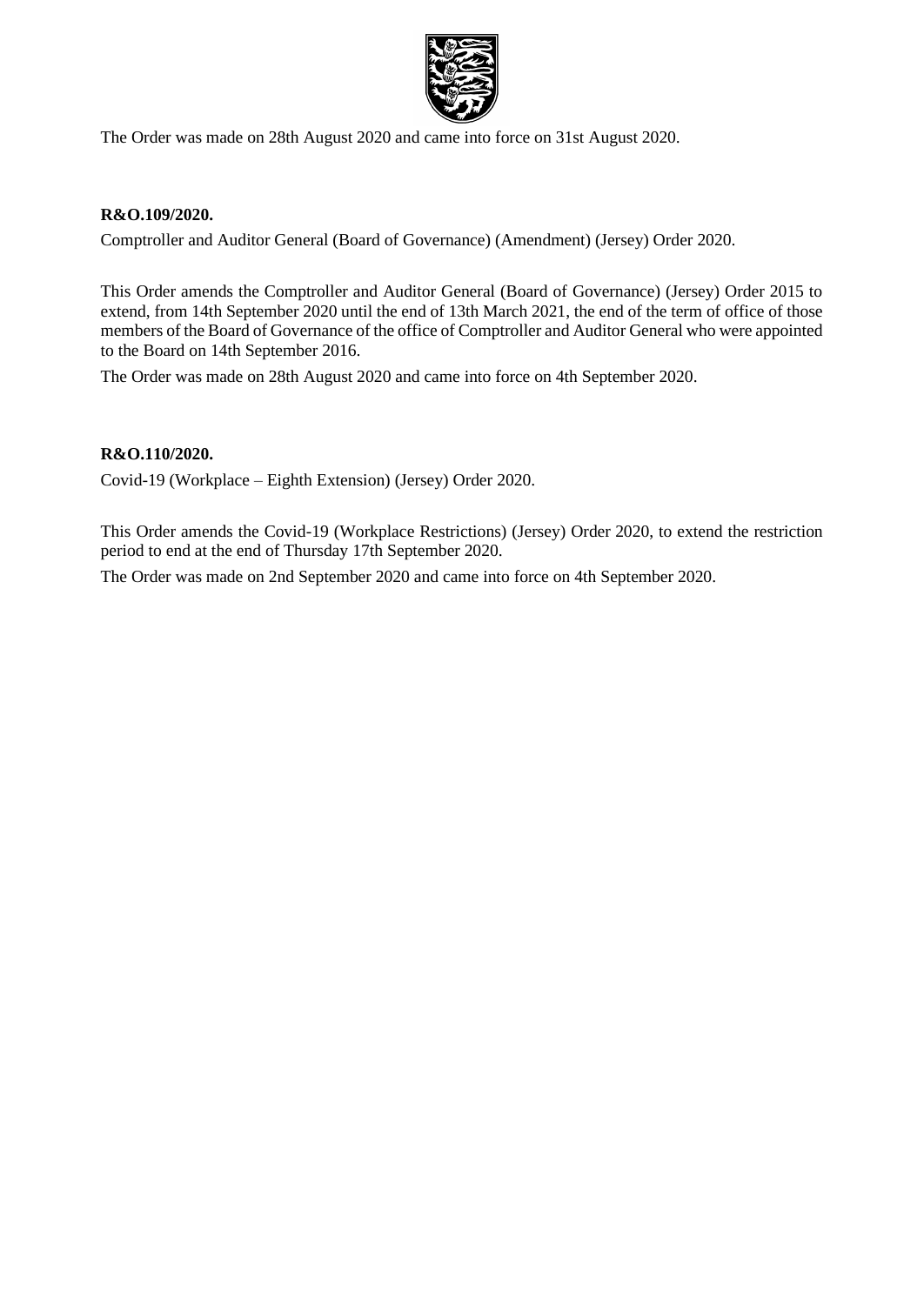

### **WRITTEN QUESTIONS**

### (See Item I(a))

1. The Minister for Health and Social Services will table an answer to the following question asked by Deputy K.F. Morel of St. Lawrence –

"Will the Minister provide details of the following in respect of the Safer Travel programme at the Ports of Jersey –

- (a) the total budget for on-arrival testing;
- (b) the amount that has been spent to date on the testing in (a);
- (c) the number of people that have been tested to date;
- (d) the cost of testing per person; and
- (e) the total budget for the 'track and trace' scheme?"
- 2. The Minister for Social Security will table an answer to the following question asked by Deputy K.F. Morel of St. Lawrence –

"Will the Minister provide details, in table format, of the following Social Security contributors for each quarter from Quarter 1 2018 to Quarter 2 2020 inclusive –

- (a) the number of Class 1 contributors; and
- (b) the number of Class 2 contributors;

and, furthermore, will the Minister provide details, in table format, of –

- (a) the amount of funds paid by each class of contributor for each quarter in question;
- (b) the average number of contributors for each of Class 1 and Class 2 for 2018, 2019 and to the end of Q2 for 2020; and
- (c) the annual totals of contributions paid by each class?"
- 3. The Minister for Social Security will table an answer to the following question asked by Deputy K.F. Morel of St. Lawrence –

"Will the Minister detail the number of training courses that have taken place for people registered as Actively Seeking Work, or who are otherwise out of work, since 1st April 2020, including the names of the courses, their length and the number of attendees on each one?"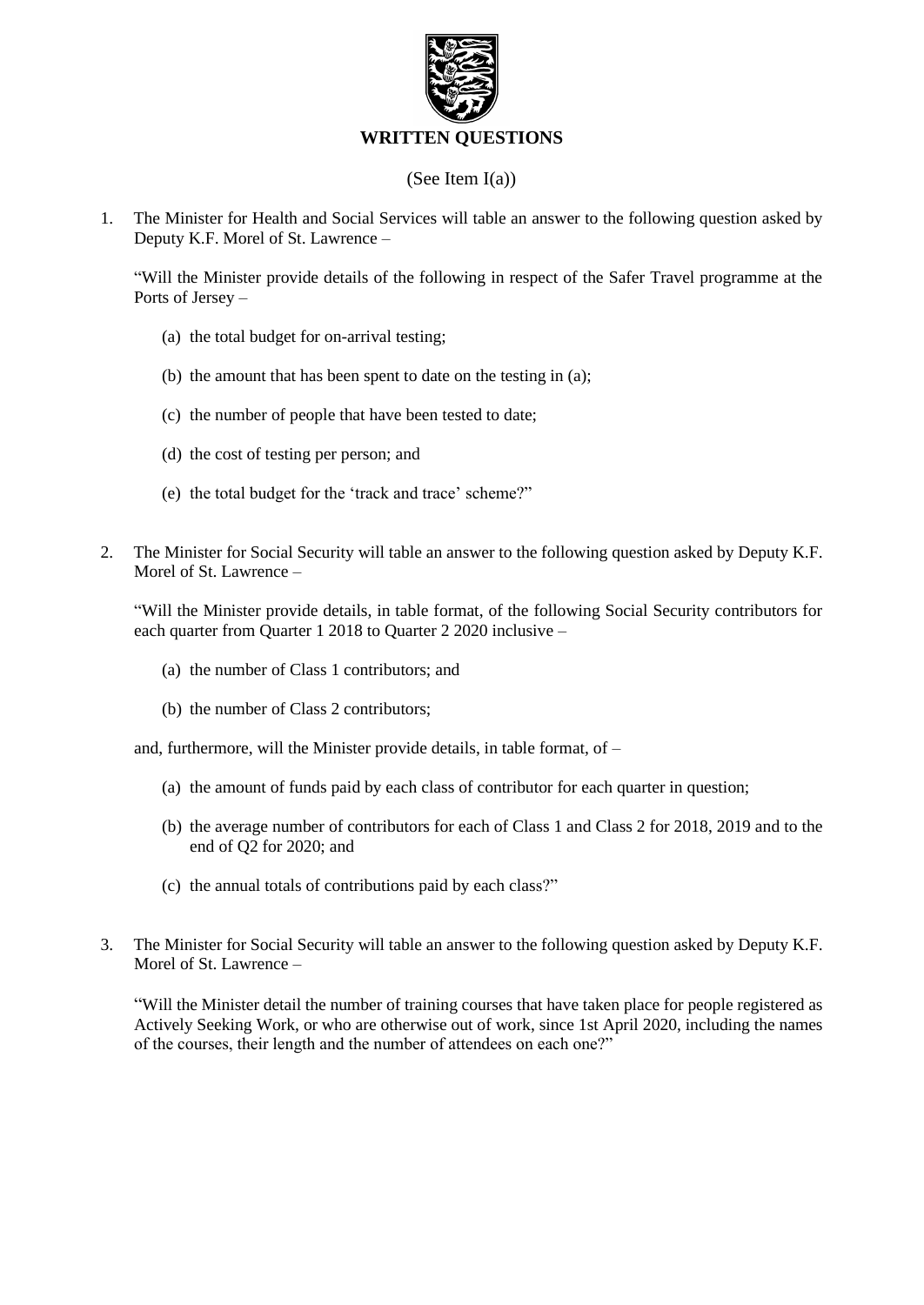

4. The Chief Minister will table an answer to the following question asked by Deputy J.H. Perchard of St. Saviour –

"Will the Chief Minister advise –

- (a) which of the shortlisted hospital sites, if any, would require residents to leave their homes in order for the new hospital to be built;
- (b) whether it is planned that compulsory purchase orders will be issued in the event that any resident does not wish to leave their home;
- (c) how many people, if any, it is envisaged would need to leave their home for the new hospital to be built on the Five Oaks site;
- (d) whether any residents have been approached in relation to selling their home, having their home valued, or expressing their view on the placement of the new hospital on the Five Oaks site by any member or official of the Government or any person employed to work on any aspect of the new hospital development outside of Government or any person engaged informally on the matter; and
- (e) if so, who has approached these residents, under whose instruction did they do so and what those instructions were?"
- 5. The Minister for Treasury and Resources will table an answer to the following question asked by Deputy G.J. Truscott of St. Brelade –

"In relation to funding the Our Hospital Project, will the Minister provide members with the estimated total of capital and interest repayments, assuming current interest rates, that would arise over the following periods on the basis of borrowing the entire amount (up to £1 billion) required to fund the project –

- (a) 30 years
- (b) 40 years
- (c) 50 years?"
- 6. The Chair of the States Employment Board will table an answer to the following question asked by Senator K.L. Moore –

"Will the Chair provide a table identifying the number of people in each department (or independent body appointed by a Minister or the States Assembly) who are employed either under a fixed-term contract, or as an interim or consultant, and who are paid more than £500 per day, with the information broken down by each £100 over £500 and with a separate column to show the amount, if any, that the department or body in question distributes to such employees for additional expenses?"

7. The Chair of the States Employment Board will table an answer to the following question asked by Senator K.L. Moore –

"Will the Chair provide the sickness rate for the Government of Jersey for 2019 in the same format that it was expressed in the annual report and accounts for 2018 and previous years?"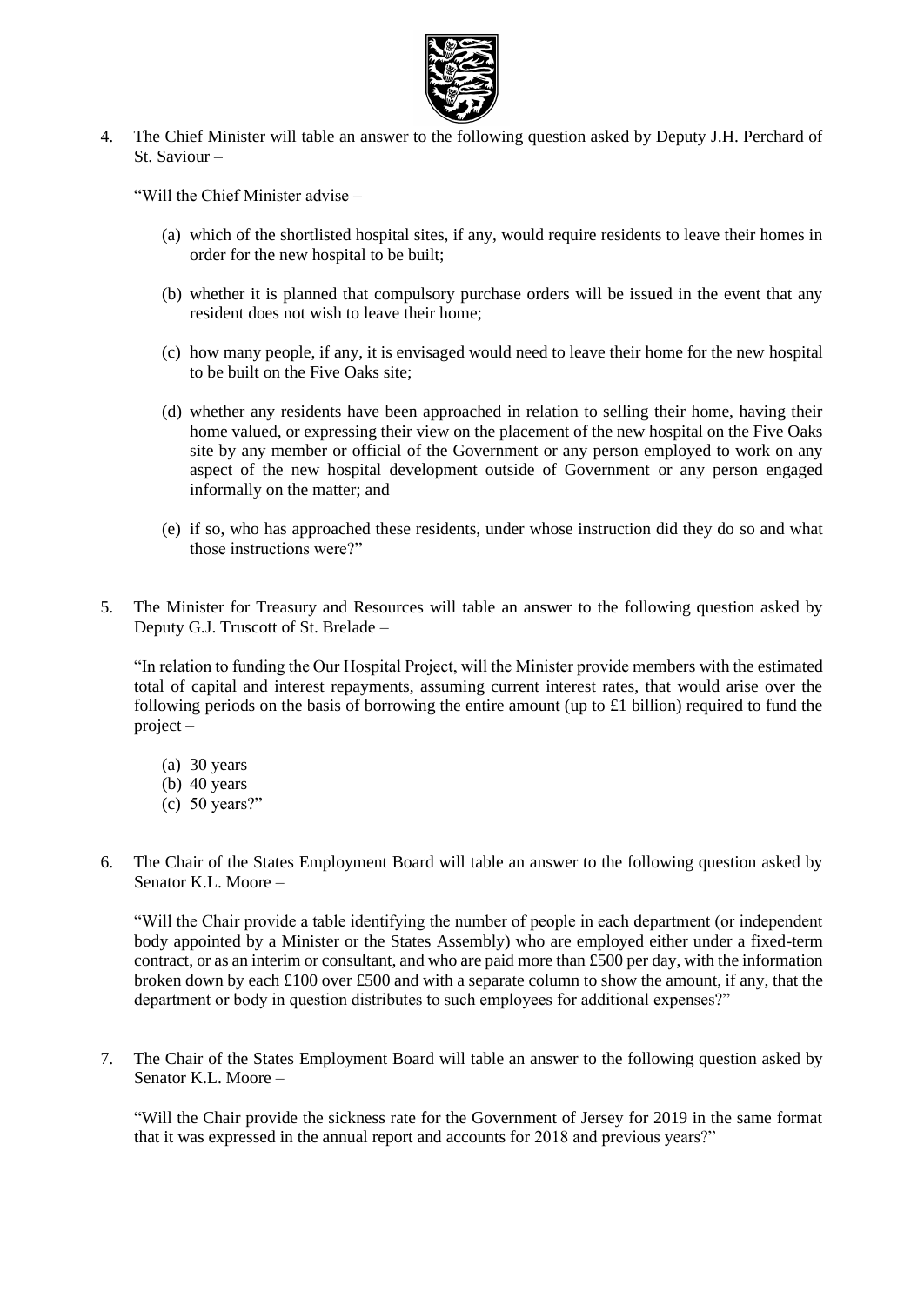

8. The Chair of the States Employment Board will table an answer to the following question asked by Senator K.L. Moore –

"Will the Chair identify the number of staff in each department who have left the employment of the States of Jersey (or Government of Jersey) since January 2018 and the current number of vacancies, breaking the figures down by department and grade or tier?"

9. The Minister for Treasury and Resources will table an answer to the following question asked by Deputy J.H. Perchard of St. Saviour –

"In light of the requirements of 'Putting Jersey businesses first' (P.56/2020), as amended, will the Minister, as shareholder representative, provide details of –

- (a) all documentation (to include but not limited to minutes, e-mails and other procurement documents) in relation to the appointment of architects for the new Waterfront development;
- (b) the reasons for the appointment that has been made?"
- 10. The Chair of the States Employment Board will table an answer to the following question asked by Deputy M.R. Le Hegarat of St. Helier –

"Will the Chair provide details of the following in respect of Government employees, excluding those working in Health and Community Services and Education –

- (a) the number of people employed in the following categories in January 2018 and the total cost to the Government of each category for that month –
	- (i) Chief Officers or other 'A' Grades;
	- (ii) Other 'A' grades if not included in (a) above;
	- (iii) Grade 15;
	- (iv) Grade 14;
	- (v) Any others above Grade 15 not included above;
- (b) the number of people employed in the following categories in July 2020 and the total cost to the Government of each category for that month –
	- (i) Tier 1;
	- (ii) Tier 2;
	- (iii) Grade 15;
	- (iv) Grade 14;
	- (v) Any others receiving a 'spot' salary;
- (c) the number of people in each category in (a) and (b) above that received a supplement payment; and
- (d) the total amount that was paid out in supplement payments in each category in (a) and (b) above, showing the division between pensionable and non-pensionable supplements?"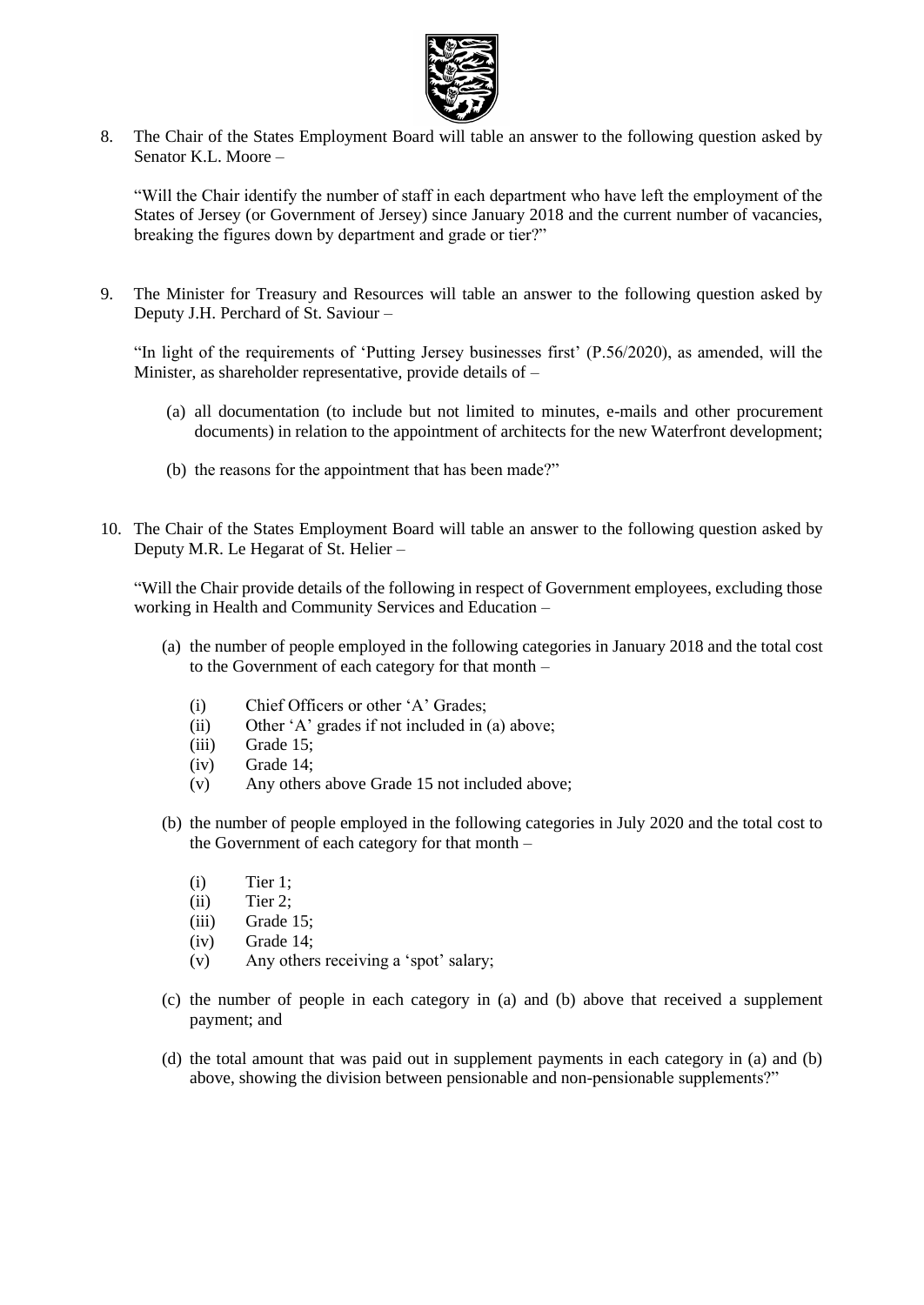

11. The Minister for Infrastructure will table an answer to the following question asked by Senator S.C. Ferguson –

"Further to the presentation of R.87/2020 on 25th August 2020, and given that the States of Jersey owns properties that are currently unoccupied, will the Minister advise the Assembly –

- (a) why he has agreed, in accordance with Standing Order 168(1)(a), for the Public to enter into a lease for 4 Edward Place;
- (a) the cost of the lease on the property, as well as the length and terms of the lease; and
- (b) the length of time the property has been on the market?"
- 12. The Minister for Infrastructure will table an answer to the following question asked by the Deputy of St. John –

"Will the Minister advise the Assembly of the progress made, if any, in discussions with local residents in and around Sion in relation to reducing speed limits, introducing traffic-calming measures and safer crossing points on La Grande Route de St. Jean, which runs through the built up area of Sion?"

13. The Minister for the Environment will table an answer to the following question asked by the Connétable of St. Martin –

"Will the Minister provide an update on the drafting of the new Wildlife Law and the date when he expects to lodge the legislation?"

14. The Minister for Treasury and Resources will table an answer to the following question asked by the Connétable of St. Martin –

"Will the Minister provide an update on the progress towards independent taxation and whether any aspects of the move have been delayed due to the COVID-19 pandemic?"

15. The Minister for Economic Development, Tourism, Sport and Culture will table an answer to the following question asked by the Connétable of St. Martin –

"Will the Minister outline what financial and economic support mechanisms it is planned will be put in place should a second wave of COVID-19 lead to further lockdowns in the coming months?"

16. The Minister for Social Security will table an answer to the following question asked by Deputy L.M.C. Doublet of St. Saviour –

"Further to the response to Oral Question 53/2020, in which it was stated that the next Disability Strategy Annual Progress Report would be published in May 2020, will the Minister advise whether the Progress Report has indeed been completed and, if so, where it may be found; and if the latest Progress Report has not yet been completed, will the Minster state when it will be published and what the estimated impact on people with disabilities is of the delay in this work?"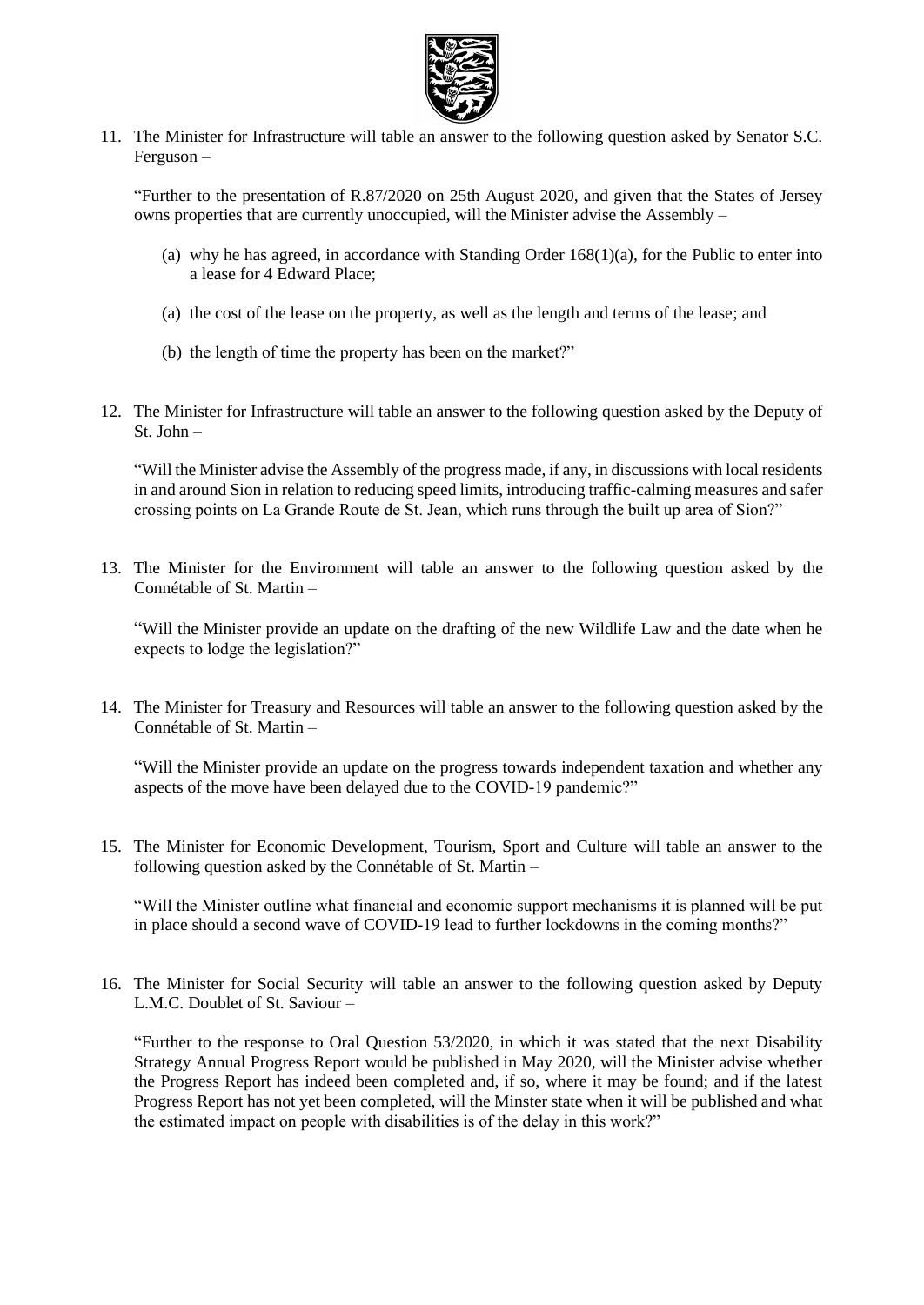

17. The Chair of the States Employment Board will table an answer to the following question asked by Deputy L.M.C. Doublet of St. Saviour –

"Further to Written Question 213/2020, in response to which the Assembly was advised that the relevant information would be gathered by the end of June 2020, will the Chair advise how many nondisclosure agreements have been signed since 2000 between either individuals or companies and (i) each of the Government Departments and (ii) non-Ministerial bodies?"

18. The Minister for Economic Development, Tourism, Sport and Culture will table an answer to the following question asked by Deputy L.M.C. Doublet of St. Saviour –

"In light of emerging research that shows women have been disproportionately affected by the economic impact of Covid-19, will the Minister advise whether an assessment has been undertaken in relation to women in Jersey; and will he state what action, if any, will be taken to mitigate any impact that has already been felt and to prevent any such imbalance in the future?"

19. The Minister for Health and Social Services will table an answer to the following question asked by Deputy K.F. Morel of St. Lawrence –

"Will the Minister provide, in table format, the total cost to the Government of Jersey since the commencement of the pilot testing regime of –

- (a) polymerase chain reaction (P.C.R.) testing of people arriving in the Island (broken down by visitors and residents, including the number of each that have arrived); and
- (b) tracking and tracing people who have arrived in the Island (broken down by visitors and residents, including the number of each that have been covered by this programme)?"
- 20. The Chief Minister will table an answer to the following question asked by Deputy K.F. Morel of St. Lawrence –

"Will the Chief Minister provide the following information in relation to TDP Consulting –

- (a) the amount paid for its work on the Team Jersey project to date;
- (b) the amount, if any, paid for other projects or workstreams; and
- (c) if payments have been made under (b) above, the identity of the other projects or workstreams and the breakdown of costs for each one?"
- 21. The Minister for Treasury and Resources will table an answer to the following question asked by Deputy R.J. Ward of St. Helier –

"In light of the proposal to move all taxpayers who pay Income Tax on a prior-year basis to pay on a current-year basis, will the Minister state what the anticipated impact would be on income to the States of waiving the first proportion of remaining tax owed for 2019 at the following levels –

(a) £1,000; (b) £2,000; and (c) £3,000?"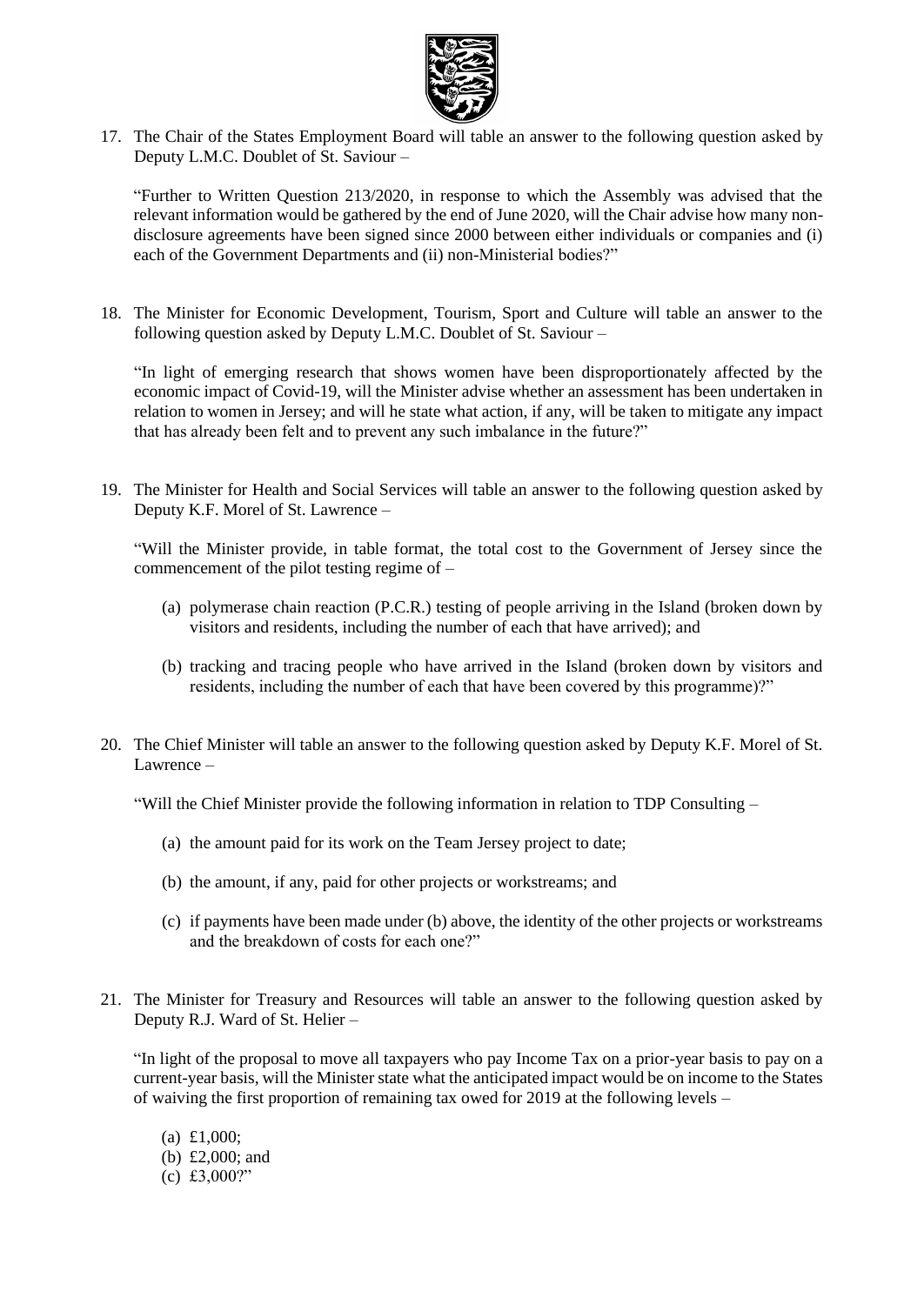

22. The Minister for the Environment will table an answer to the following question asked by Deputy R.J. Ward of St. Helier –

"Further to the response to Written Question 219/2020, will the Minister provide an update on any progress made in respect of air pollution monitoring; will he state whether the project to install Islandwide monitoring remains at a halt due to the Government's response to Covid-19 and, if not, when the project will have been completed to allow for real-time air pollution monitoring to take place?"

23. The Minister for Home Affairs will table an answer to the following question asked by Deputy R.J. Ward of St. Helier –

"To what extent is the Minister made aware of the outcomes of any disciplinary procedure undertaken at any level within his portfolio and what details, if any, is the Minister given regarding incidences of 'whistle-blowing'?"

24. The Chair of the States Employment Board will table an answer to the following question asked by Deputy R.J. Ward of St. Helier –

"In view of the Covid-19 pandemic and the resultant need for workers in the public sector to take extra care in relation to any illness from which they may suffer, and the extra absence from work that may arise, how will attendance policies be applied to address these circumstances and what changes, if any, will be made to those policies?"

25. The Chair of the Comité des Connétables will table an answer to the following question asked by Deputy R.J. Ward of St. Helier –

"How much has each Parish paid towards funding the activities of the Comité des Connétables in each year since 2016?"

26. The Minister for Infrastructure will table an answer to the following question asked by the Connétable of St. Helier –

"Will the Minister advise what the cost to his department has been this year of removing and processing seaweed and what the cost was last year; and will he explain whether or not he has assessed the programme to be successful and what changes, if any, he proposes to make to the programme next year?"

27. The Minister for the Environment will table an answer to the following question asked by the Connétable of St. Helier –

"Will the Minister state whether records are maintained on the import of fertilisers and, if so, what quantities of artificial fertilisers and pesticides used in the Island have been imported annually in each of the last five years, as well as the estimated cost to the agricultural industry of these imports?"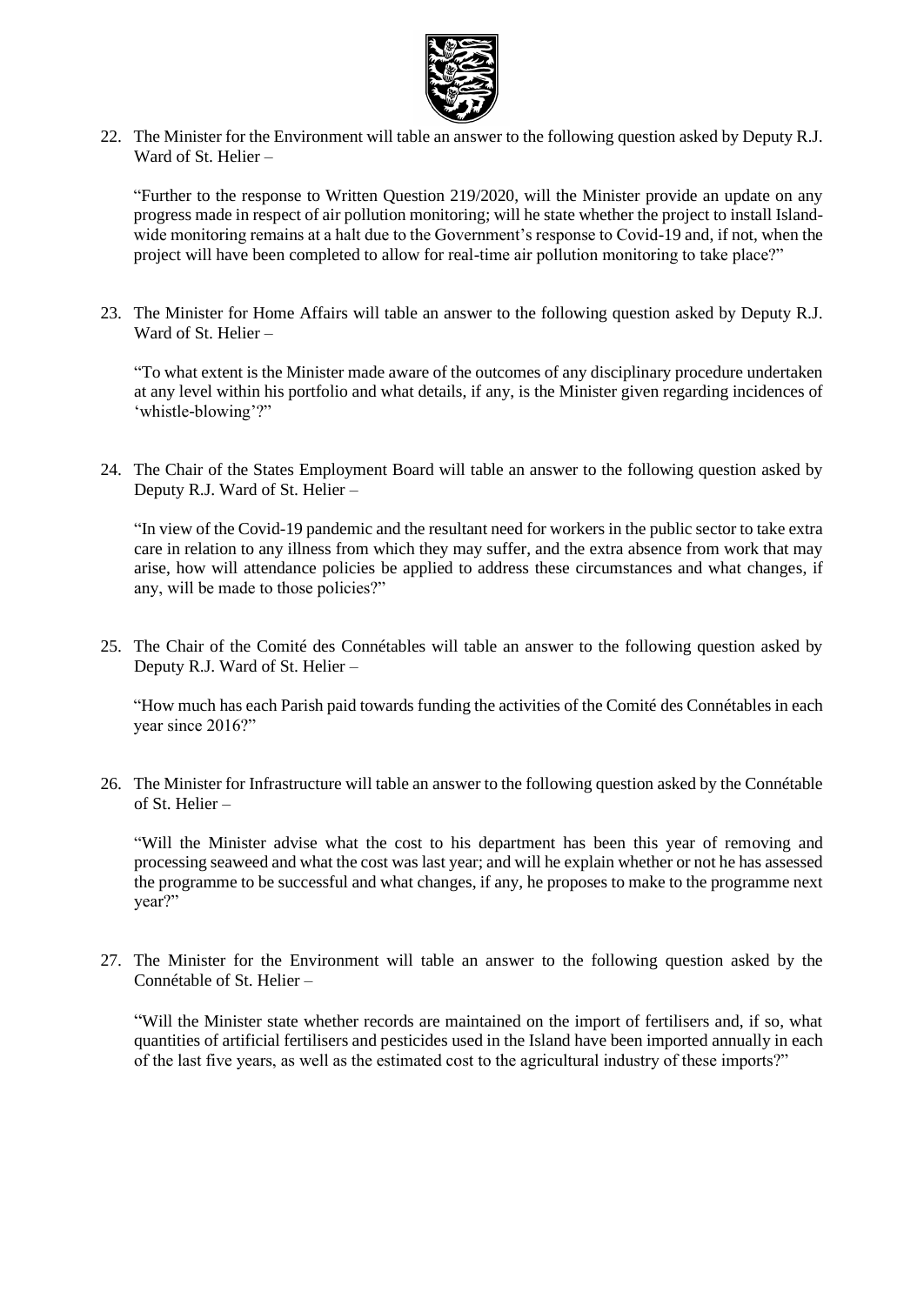

28. The Minister for Treasury and Resources will table an answer to the following question asked by Deputy S.M. Ahier of St. Helier –

"Will the Minister advise the Assembly –

- (a) how many people have ceased through retirement to pay Income Tax on a prior-year basis over each of the last 10 years; and
- (b) how many years it is estimated it would take for all taxpayers to pay Income Tax on a currentyear basis through natural progression in this way?"
- 29. The Minister for Children and Housing will table an answer to the following question asked by Deputy M.R. Higgins of St. Helier –

"Will the Minister –

- (a) set out in detail the complaints procedure that is available to all users of the Children's Service, including each step in the procedure and the details of who hears any complaints and how they do so;
- (b) detail the number of complaints made about the Service over each of the last 5 years;
- (c) state the average time it takes for a complaint to be heard;
- (d) explain what quality assurance of the complaints-handling process has been undertaken, if any, and if such quality assurance has occurred, by whom and when it was undertaken; and
- (e) provide details of any inspection reports on the running of the complaints-handling process followed by the Service?"
- 30. The Minister for Children and Housing will table an answer to the following question asked by Deputy M.R. Higgins of St. Helier –

"In order that a comparison can be made and to assess the progress achieved in Children's Services, will the Minister provide a summary of all the investigations that have been carried out into the Service over the last 5 years (in the order that they reported and including the key findings and recommendations from any resultant report), including internet links to any published reports and details of any reports that have not been published?"

31. The Minister for the Environment will table an answer to the following question asked by Deputy M.R. Higgins of St. Helier –

"Will the Minister –

- (a) state the number of enforcement actions which have been carried out by his department over the last two years, together with details of what those actions were and the outcome;
- (b) explain what measures are in place to ensure his department acts consistently and impartially in issuing enforcement notices or stop notices; and
- (c) explain whether it is his assessment that the enforcement actions undertaken by his department, and the processes followed, are satisfactory?"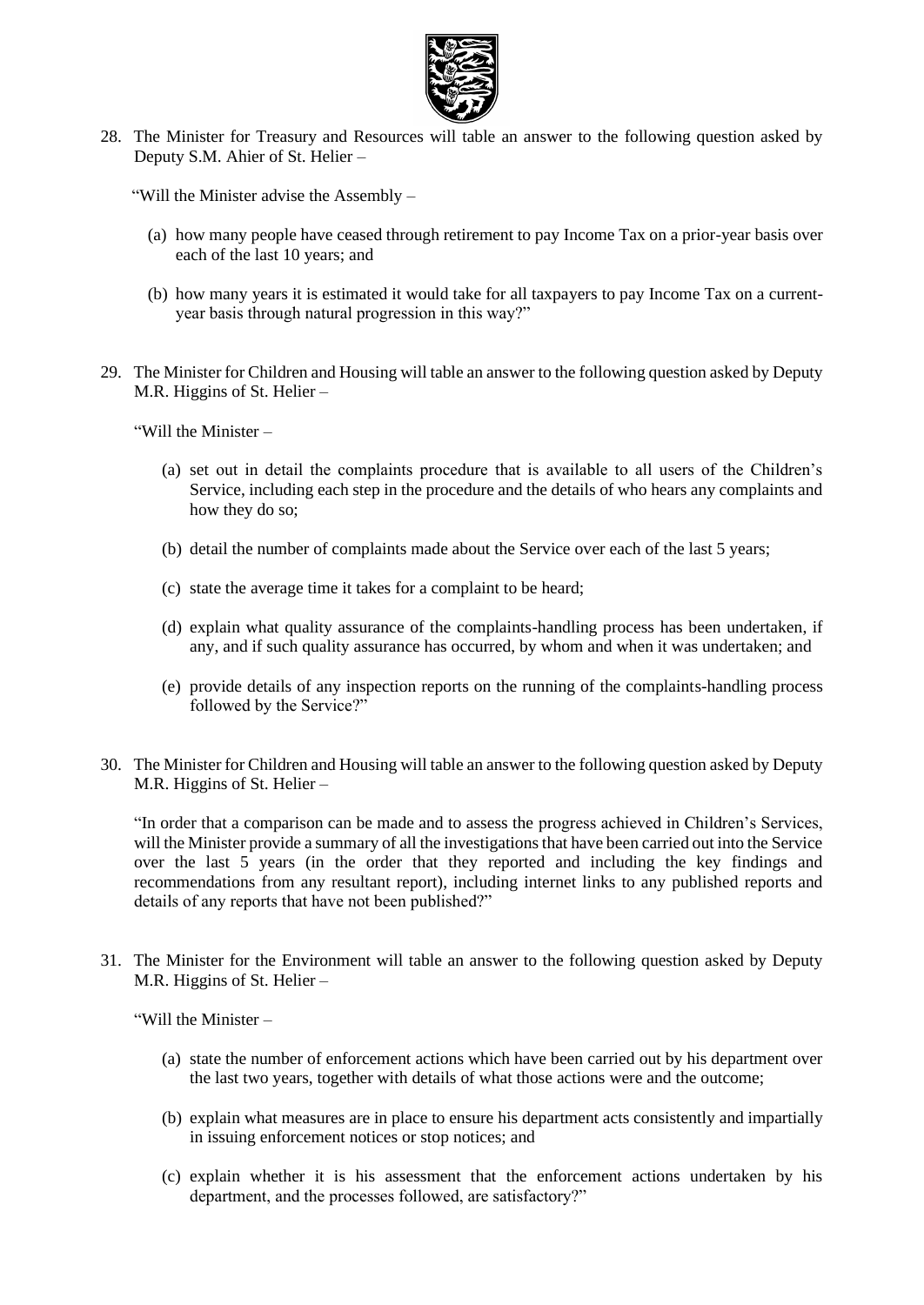

32. The Minister for the Environment will table an answer to the following question asked by Deputy M.R. Higgins of St. Helier –

"With regard to each category of historic building, will the Minister –

- (a) explain what measures are in place to ensure his department acts consistently and impartially with regard to  $-$ 
	- (i) safeguarding the unique features of these buildings;
	- (ii) ensuring planning and building control requirements are met;
	- (iii) following up on any breaches of enforcement and stop notices;
	- (iv) monitoring the development of these properties;
	- (v) deciding whether a breach of planning and building control should be referred for prosecution; and
- (b) state how many cases have been referred to either a Centenier or the Law Officers' Department for legal action over the last three years, including what action was sought, whether the case came to Court and, if so, what the outcome was?"
- 33. The Minister for Treasury and Resources will table an answer to the following question asked by Deputy G.P. Southern of St. Helier –

"Will the Minister provide members with the detailed calculation that underpins the estimated loss of £320 million in Income Tax that would arise from writing off the tax liability for 2019 of those Islanders transferred from payment on a prior-year basis to one on a current-year basis and will she state in particular over what time period this loss is deemed to occur?"

34. The Minister for Health and Social Services will table an answer to the following question asked by Deputy G.P. Southern of St. Helier –

"Following the transfer of ownership of St. Joseph's Apartments from the Little Sisters of the Poor to the LV Care Group, will the Minister inform members whether he is aware of, or had any discussions about –

- (a) the levels of rental and other service charges that will be in place for residents from October 2020;
- (b) whether any changes to the level of care currently provided (for instance, overnight medical attention) will take place following the transfer and, if so, what those changes will be; and
- (c) if there is to be a reduction in the level of care provided, will he provide his assessment of how this matches the Government's stated position to deliver care in the community?"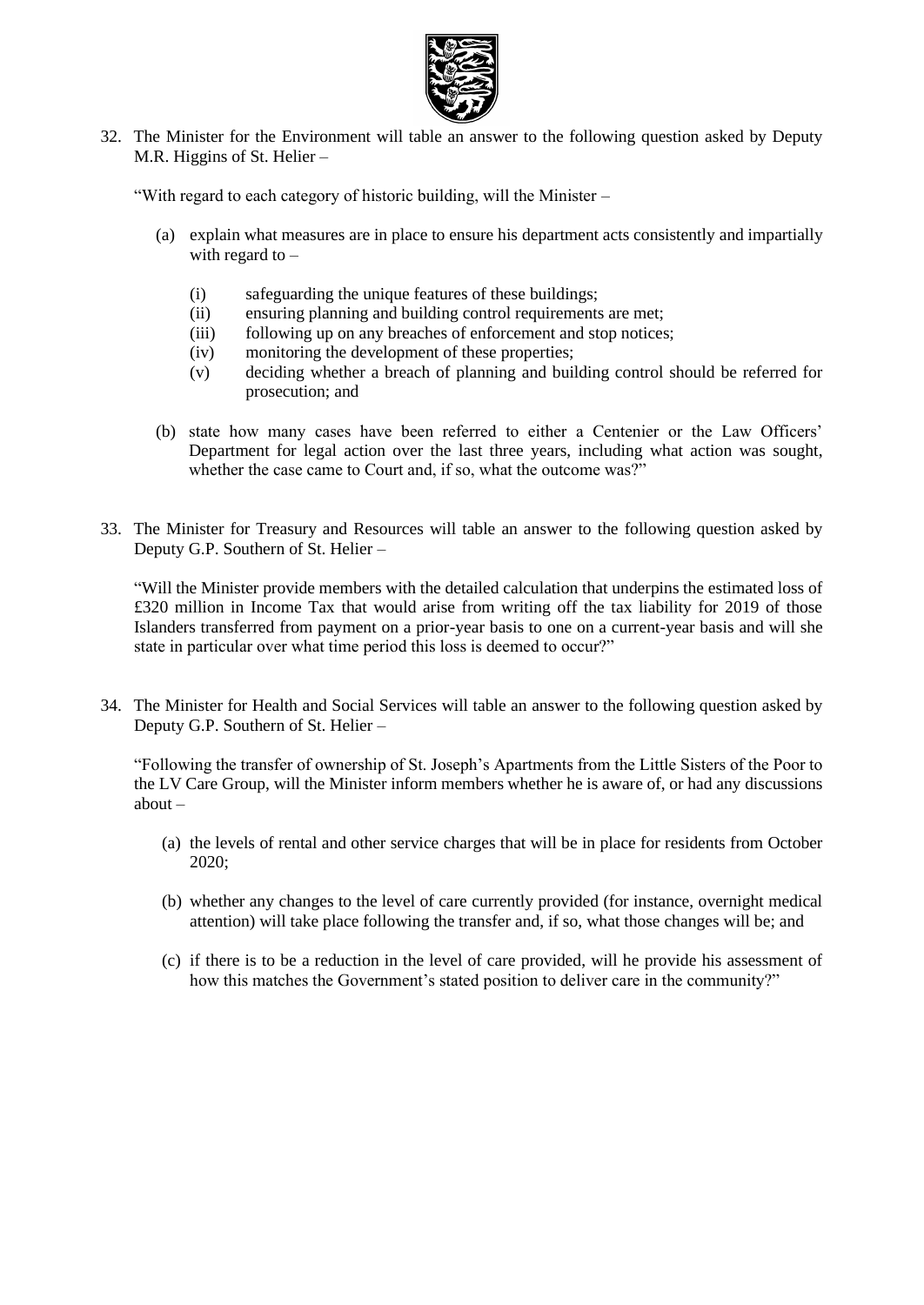

35. The Minister for Infrastructure will table an answer to the following question asked by Deputy I. Gardiner of St. Helier –

"Will the Minister provide details of –

- (a) the total payment to LibertyBus for all concessionary travel for the years 2016 to 2019 inclusive;
- (b) the breakdown of the payment to LibertyBus into the different categories of concessionary travel; and
- (c) the basis on which concessionary travel is calculated for an individual; for instance, whether it is based on an annual sum, a sum per individual, based on each journey or another method?"
- 36. The Minister for Health and Social Services will table an answer to the following question asked by Deputy I. Gardiner of St. Helier –

"Will the Minister advise the Assembly –

- (a) when the report by PWC on stress testing the Jersey Care Model was completed and when it will be made available to States Members and/or the general public;
- (b) whether there has been only one report commissioned by PWC in relation to the Jersey Care Model;
- (c) where any feedback from the public in relation to the Jersey Care Model Public Meeting Events (that took place across the Island towards the end of 2019) has been recorded, whether it is available to States Members and/or the general public and if not, why not;
- (d) whether there is a summary of the feedback from (c) above with recommendations based on such feedback and, if so, whether it is available to States Members and/or the general public;
- (e) whether any other public consultations have taken place and, if so, where the results have been recorded and whether they are available to States Members and/or the general public;
- (f) what stage negotiations have reached with all parties integral to the success of the Jersey Care Model, such as General Practitioners; and
- (g) whether the debate is still scheduled to take place on 20th October 2020?"
- 37. The Minister for Health and Social Services will table an answer to the following question asked by Deputy I. Gardiner of St. Helier –

"In respect of on-arrival testing carried out at the Ports of Jersey, will the Minister –

- (a) advise whether the testing includes categorising travellers as
	- (i) residents;
	- (ii) essential workers;
	- (iii) travellers for leisure;
	- (iv) travellers for business; or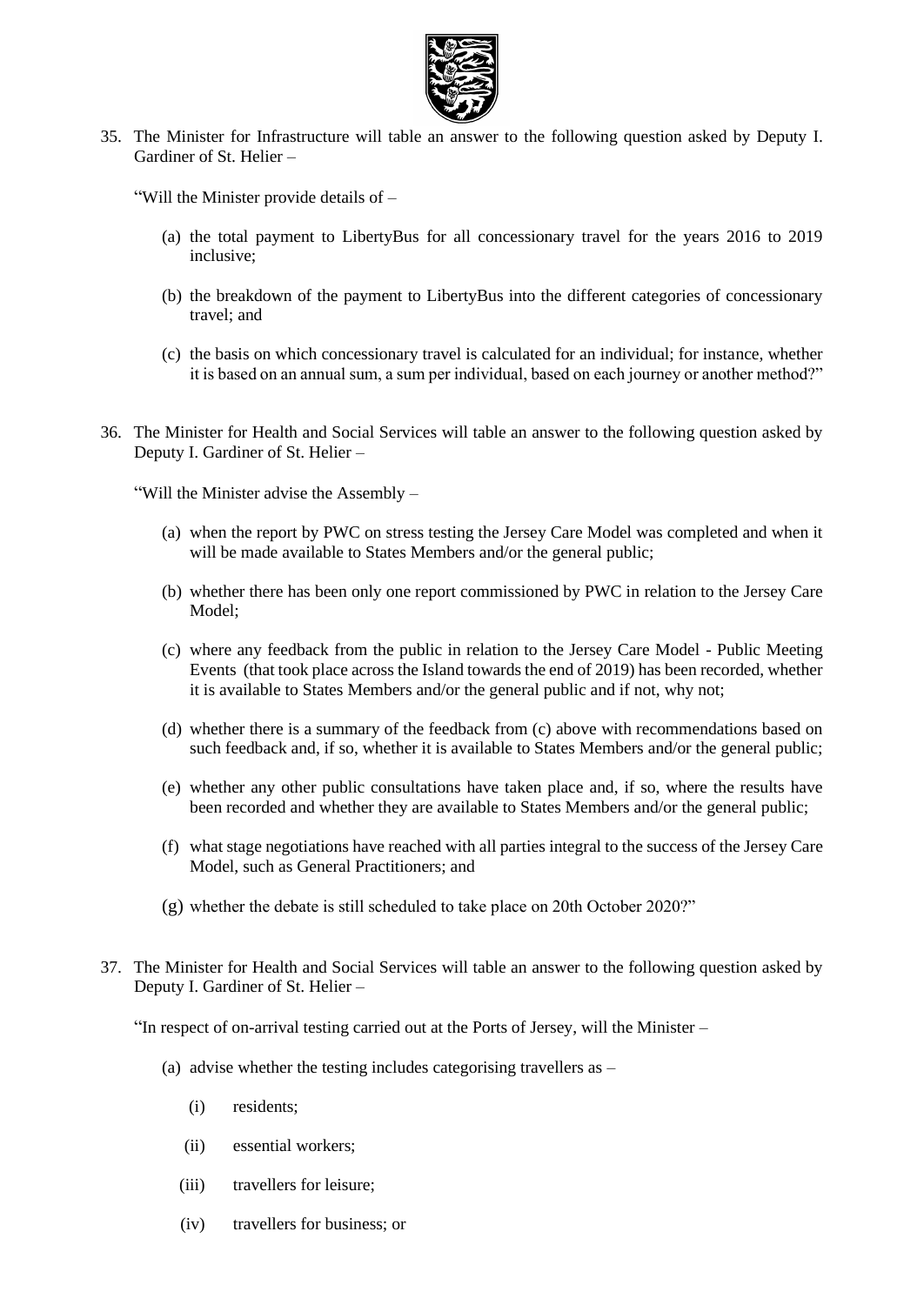

- (v) regular travellers (where regular travellers are defined as those who have had more than one test since the borders have opened);
- (b) if such categories exist, provide details of the numbers in each category and state whether he is considering bringing in a charge for any specific category of traveller to allay the cost, or part of the cost, of the test; and
- (c) advise what budget is available for the next 6 months for on-arrival testing?"
- 38. The Minister for Health and Social Services will table an answer to the following question asked by Deputy I. Gardiner of St. Helier –

"Will the Minister provide details of the following since the implementation of the Safer Travel programme –

- (a) the number of travellers who have needed to self-isolate having tested positive for Covid-19 on arrival or have been required to do so following contact-tracing and, of these, how many are Jersey residents and how many are visitors;
- (b) the number of visitors that have self-isolated in private homes on the basis that they were visiting family or friends;
- (c) the number of visitors that have self-isolated in accommodation other than private homes, for example hotels and guest houses;
- (d) the number of visitors that have required the assistance of the Government of Jersey in funding any accommodation in (c), and the cost incurred to date; and
- (e) any specific procedures that are in place in respect of the accommodation in (c) and (d) to ensure that other residents and staff remain protected from those in self-isolation?"
- 39. The Minister for Treasury and Resources will table an answer to the following question asked by Deputy J.H. Perchard of St. Saviour –

"Further to the Assembly's adoption of 'Putting Jersey businesses first' (P.56/2020), as amended, what change, if any, has been recorded in the proportion of suppliers used to supply goods and services to the States of Jersey that are local; and, if there has been such a change, what was the proportion before the adoption of P.56/2020 and what is the proportion now?"